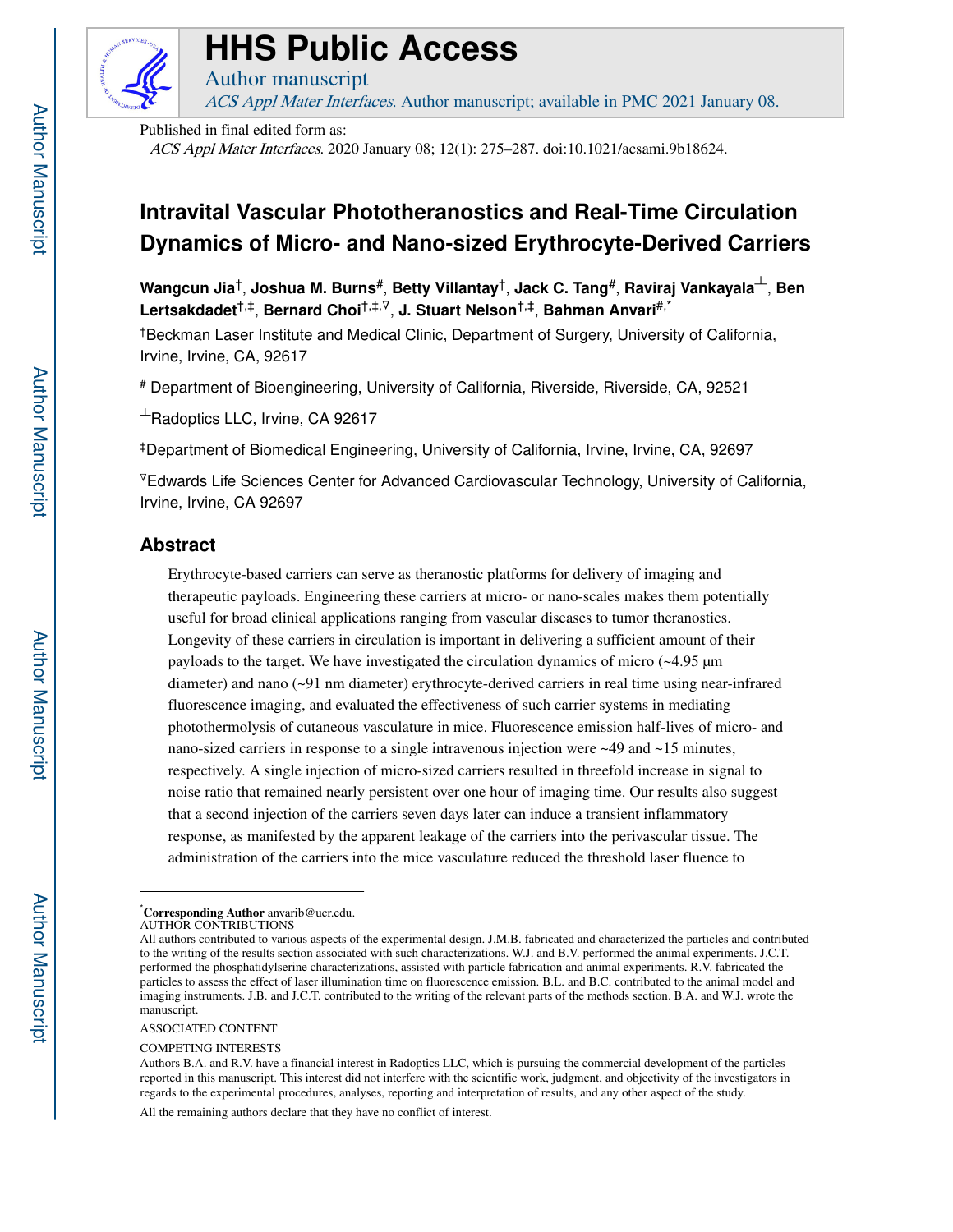#### **Keywords**

cancer; erythrocyte engineering; delivery systems; laser dermatologic surgery; near-infrared imaging; phototherapy; port wine stain

## **INTRODUCTION**

Theranostic carrier systems offer a capability for delivery of imaging and therapeutic payloads to sites of interest. These delivery systems are often introduced into the body through vasculature. Carriers on a micro-size scale normally remain confined to the vasculature and, as such, can be useful for the imaging and treatment of vascular disease. Nano-sized carriers with dimensions <200 nm are relevant for the delivery of imaging and/or therapeutic agents to tumors since such carriers can extravasate out of the vasculatures and accumulate at tumor sites by the enhanced permeability and retention effect resulting from leaky tumor vasculature and impaired lymphatic drainage.<sup>1</sup>

Various carrier systems such as polymeric particles,  $2-3$  liposomes,  $4$  genome-depleted brome mosaic virus,<sup>5–6</sup> and inorganic nanoplatforms<sup>7</sup> have been investigated.<sup>8</sup> For conventional non-stealth particles, opsonin proteins present in the blood serum bind to the particles, resulting in recognition and removal of the particles by the reticuloendothelial system and shortening their blood circulation time.<sup>9</sup> To address this issue, the surface of particles can be coated with polyethylene glycol (PEG).10 PEGylation can prolong systemic circulation time of the particles to a certain degree and increase their accumulation in a tumor site to enhance imaging or therapeutic efficacy. However, studies have shown that repeated administration of PEGylated particles results in accelerated blood clearance due to the production of anti-PEG antibodies.<sup>11–12</sup> Moreover, dense and larger PEG chains hinder their interactions with the tumor microenvironment, inducing poor tumor penetration and uptake of particles.<sup>13</sup> Therefore, researchers have been motivated to explore other materials as carrier systems for theranostic applications.<sup>14–15</sup>

Erythrocytes are under extensive investigation as carrier systems for the delivery of various payloads including pharmaceutical agents, imaging probes, and photo-activated materials. 16–18 Key advantages of erythrocyte-based delivery systems are attributed to their potential biocompatibility and presence of specific membrane proteins, such as CD47 and decayaccelerating factor (CD55) that can impede phagocytosis and prolong circulation.19 A particular feature of an erythrocyte-derived delivery platform is that their diameter can be engineered from micro- to nano-scale based on appropriate mechanical manipulation of erythrocytes, thereby providing a capability to develop a versatile platform for broad biomedical and clinical applications.<sup>20</sup>

A key issue pertaining to biomedical carrier systems, including those derived from erythrocytes, is their longevity within the vasculature. In the context of vasculature imaging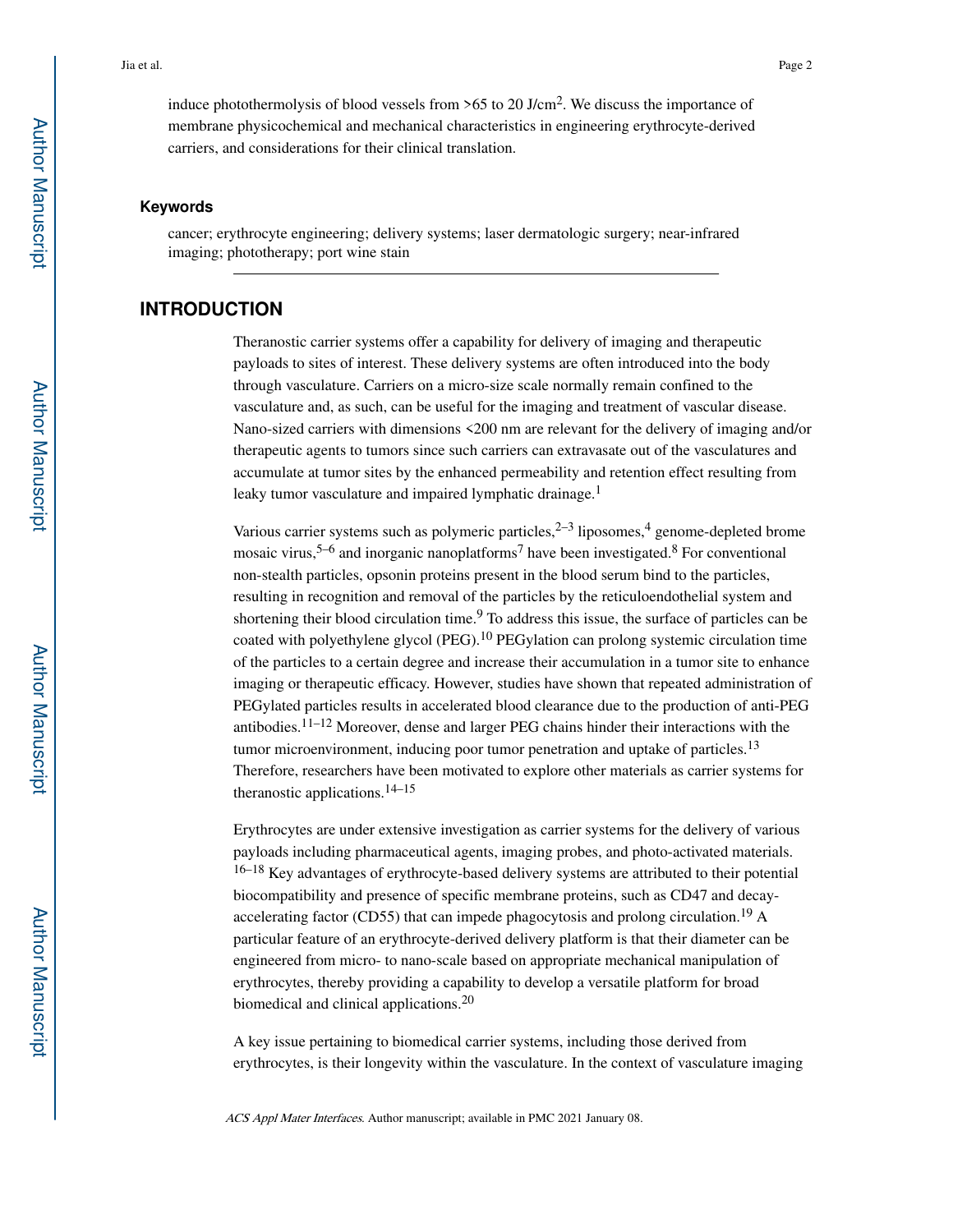and phototherapeutics, the circulation lifetime of the carrier system determines the time window in which the vasculature can be imaged with sufficient contrast, or irradiated with sufficient absorption. In the context of cancer theranostics, increased circulation time of nano-carriers can result in greater accumulation of the carriers within the tumors, which can enhance the efficacy of imaging or therapy.<sup>21</sup> While normal erythrocytes have circulation times on the order of 3–4 months, to the best of our knowledge, real-time circulation dynamics of erythrocyte-derived optical carriers, particularly as related to their diameters, have not been previously reported in the literature. Herein, we report the first results on circulation dynamics of micro- and nano-sized erythrocyte-derived optical carriers based on real-time fluorescence imaging of the particles within the sub-dermal vasculature of healthy mice.

The erythrocyte-derived carriers in this study are doped with indocyanine green (ICG), currently the only near-infrared (NIR) absorbing dye approved by the United States Food and Drug Administration. ICG is an amphiphilic, water-soluble tricarbocyanine dye with a molecular mass of 775 Da. Since tissue autoflourescence emission is dramatically reduced in NIR spectral band (700–1700 nm), use of ICG can provide high signal-to-background ratio for biomedical imaging applications. Another inherent advantage of ICG is that the NIR light used to excite ICG can penetrate deeply into biological tissues (at least 1 cm depending on tissue type and wavelength) as there is minimal photon absorption and scattering by endogenous molecules.22 Doping the erythrocyte-derived particles with ICG serves two important purposes. First, ICG is used as an optical tracer to fluorescently visualize the particles in real time. In doing so, time-dependent recordings of ICG fluorescence signal provides pertinent information applicable to circulation dynamics of erythrocyte-based delivery systems for various biomedical applications. Second, ICG itself can endow the particles with phototheranostic capability so that these particles can be used as materials for optical imaging and photo-therapeutic purposes.18 When activated by absorption of an appropriate NIR wavelength, the particles can transduce the absorbed photon energy to emit light (e.g., fluorescence emission) or generate heat<sup>18,23</sup>, or mediate production of reactive oxygen species.18 We refer to these optical particles as NIR erythrocyte-derived transducers (NETs) as they can transduce the absorbed energy as described above. Another novel aspect of this study is that for the first time, we demonstrate that in addition to their vascular fluorescence imaging capability, NETs can also mediate photothermolysis of the vasculature in response to pulsed NIR laser irradiation, particularly at lower light fluences when compared to laser irradiation of the vasculature without exogenous chromophores. These results have relevance to the therapeutic utility of NETs by mediating photothermolysis of cutaneous capillary malformations known as port wine stains (PWSs).

Based on our in vivo real-time NIR fluorescence imaging results, we found that the average emission half-life of micro-sized NETs (μNETs, ~4.95 μm diameter) in response to a single retro-orbital injection was ~49 minutes, as compared to ~15 and 12 minutes for nano-sized NETs (nNETs, ~91 nm diameter) and free ICG, respectively. μNETs mediated threefold increase in signal-to-noise ratio (SNR) for blood vessels that remained nearly persistent over the one hour of imaging time post-injection. Furthermore, our imaging results suggest that the second injection of μNETs or nNETs seven days after the first injection induced a transient inflammatory response as manifested by apparent vasodilation and vascular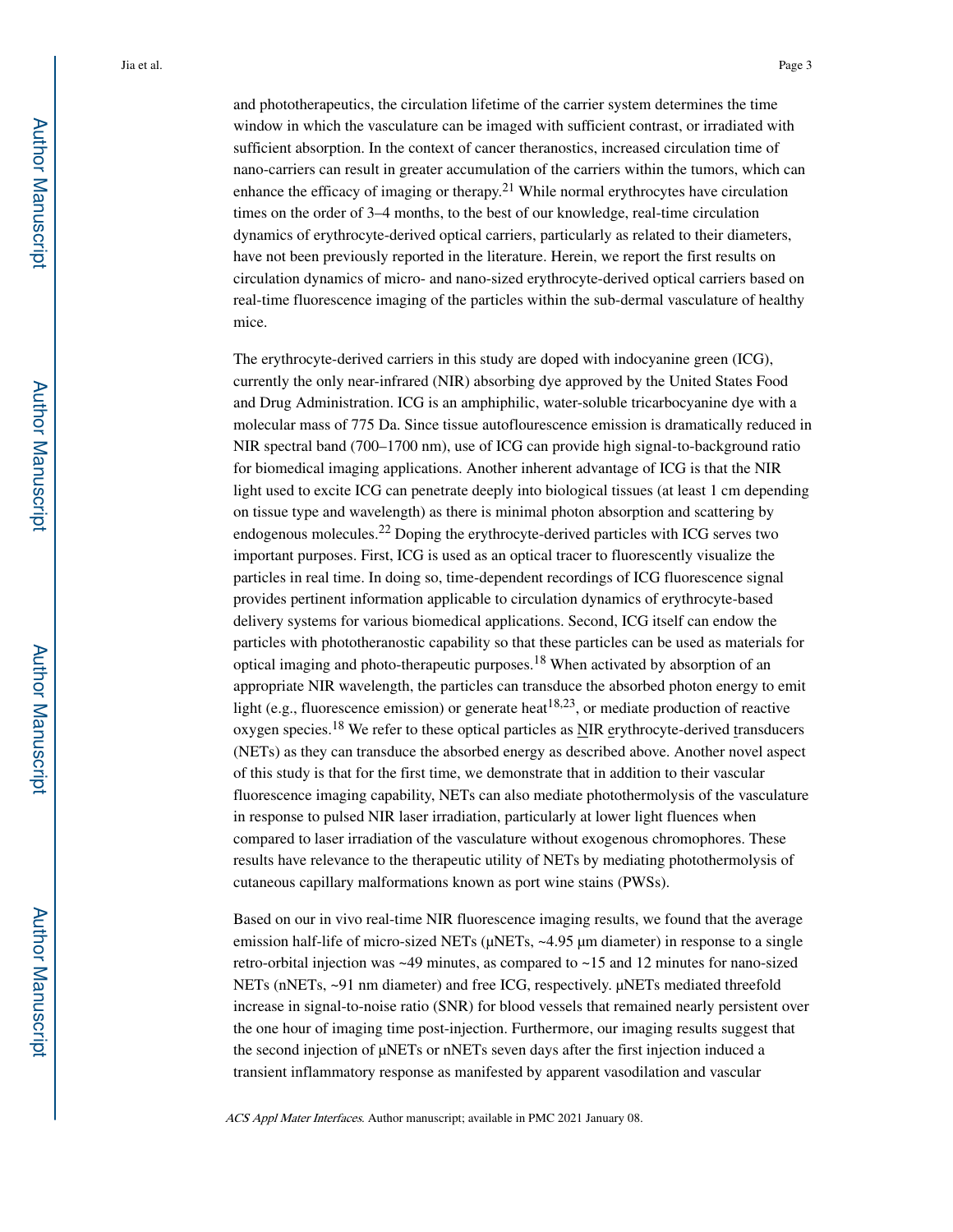leakage of the contrast agent into the perivascular tissue. We discuss the physicochemical and biomechanical factors that are related to our findings. These factors are important for the engineering of a safe and effective erythrocyte-derived carrier platform for clinical translation.

## **RESULTS**

#### **Absorption, Fluorescence, and Diameter of NETs.**

μNETs and nNETs suspended in 310 mOsm phosphate buffered saline (PBS) showed dominant peaks at 803 and 802 nm (Figure 1a), respectively, attributed to the monomeric form of ICG.<sup>24</sup> In comparison, the absorption spectrum of 18  $\mu$ M free ICG dissolved in 310 mOsm PBS exhibited a dominant peak at 697 nm, which is attributed to the H-like aggregate form of ICG.24 In response to photo-excitation at 785 nm, the fluorescence emission intensity values divided by the quantity of absorbed light (see Equation 1) were higher for NETs than that for free ICG up to ~855 nm (Figure 1b). Encapsulation-enhanced emission can be attributed to electrostatic interactions of amphipathic ICG molecules with NETs constituents (e.g., phospholipids, proteins) which hinder the mobility of ICG, thus reducing non-radiative relaxation from an excited electronic state. We have previously reported comprehensive characterization studies related to physical and optical properties of μNETs and nNETs.24 These properties included ICG concentration-dependent zeta potentials, absorption and emission spectra, loading efficiency, excitation-emission maps, relative fluorescence quantum yield and photostability, are not repeated here. As an example, we point out that the spectrally-integrated fluorescence emissions of μNETs, and nNETs formed by mechanical extrusion, are not altered in a statistically significant manner when stored at 4 or 37  $\degree$ C for up to 12 hours.<sup>24</sup>

The estimated mean peak hydrodynamic diameters of nNETs, as measured by dynamic light scattering (DLS), was  $\sim$ 91 nm (n = 4 measurements on each sample, Figure 1c). Lognormal fits to the DLS-based profiles yielded the mean peak ± standard deviation (SD) diameters of  $93 \pm 1$  nm. In Figure 1d, we present a representative confocal microscopy image of  $\mu$ NETs. Based on the analysis of 30  $\mu$ NETs from this image, the estimated mean  $\pm$  SD diameters of μNETs were  $4.95 \pm 0.63$  μm. The z-stack of the confocal images of μNETS (Figure S1, Supporting Information) further demonstrates that ICG was localized in both the interior core and membrane shell of μNETs.

#### **Intravital fluorescence imaging of microvasculature using NETs as optical contrast agents.**

Co-registration of a photographic image of mouse dermal microvasculature within the window chamber, obtained by white light illumination (Figure 2a), with a NIR fluorescence image mediated by μNETs (Figure 2b), demonstrates improved resolution to visualize both major and minor blood vessels attained by using μNETs. Dynamic angiography-like video in the first 37 s after injection of μNETs provides a clear presentation of the filling of μNETs in the vasculature (Video SI, Supporting Information). Representative dynamic changes in fluorescence intensity in the vasculature over the 60 minutes imaging period after μNETs injection is provided as Video S2, Supporting Information. A corresponding montage of the same imaging sequence is presented in Figure 2c.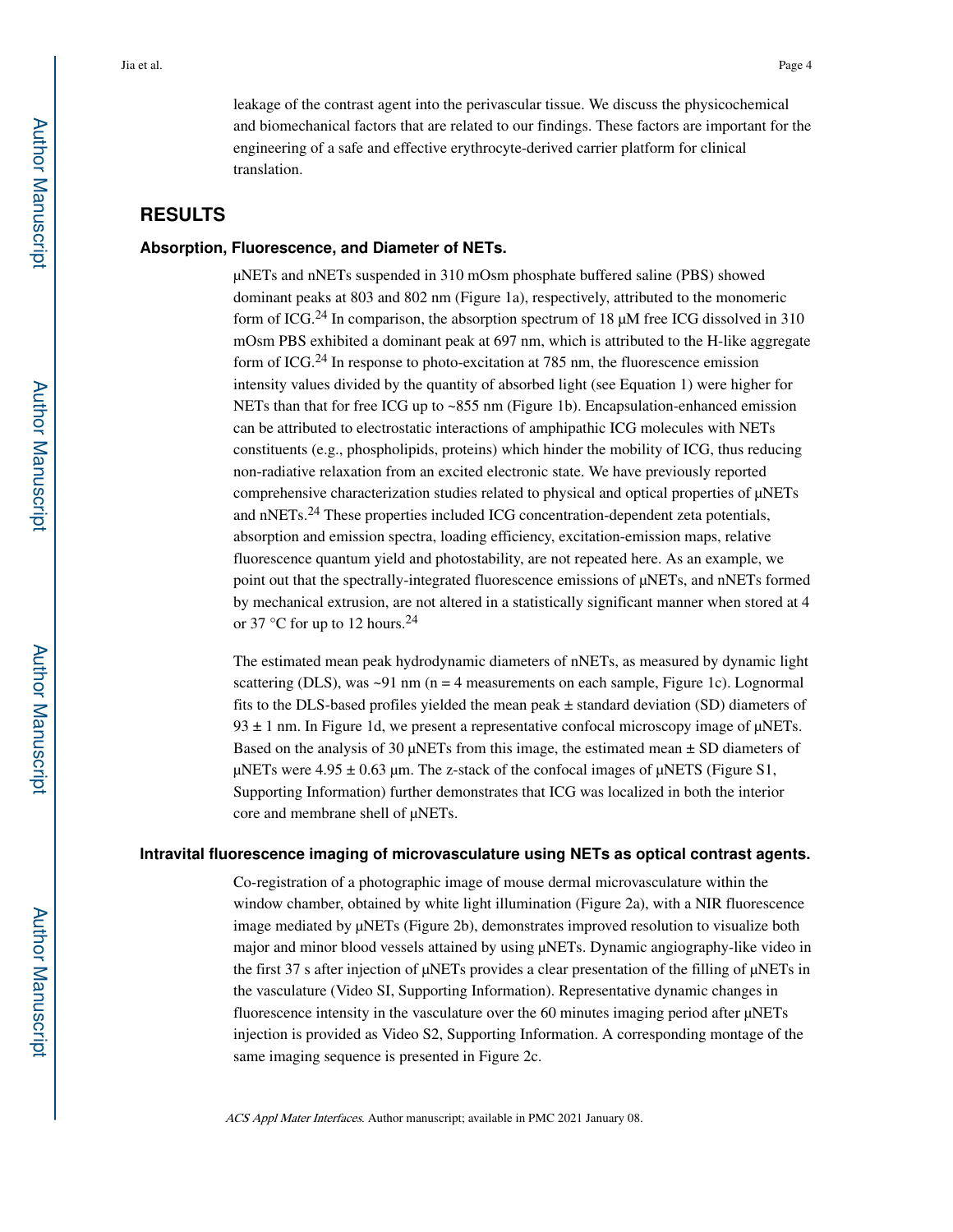Intravital fluorescent images of blood vessels in the window chamber at different time points after μNETs, nNETs, or free ICG administration are shown in Figure 3. The highest mean emission from blood vessels was observed at three minutes post injection for both μNETs and nNETs (Figures 3a, d), and at 47 seconds for free ICG (Figure 3g) (the region of interests (ROI) for measuring fluorescence intensity are illustrated by the yellow outlines in Figure S2, Supporting Information). The difference in the peak fluorescence time could be related to the different transit times of μNETs, nNETs and free ICG in arteries, veins, and capillaries. It also could be caused by the different elimination rates from the vasculature for the three agents. The maximum raw fluorescence intensity value for nNETs was significantly higher ( $p$ <0.05) than those for  $\mu$ NETs and free ICG (values of raw fluorescence intensity are provided in Figure S3, Supporting Information). At 30 minutes post-injection (Figures 3b, e), fluorescence intensity in the blood vessels was still high in response to either μNETs or nNETs administration, but very low at the same time after free ICG injection (Figure 3h). At 60 minutes post-injection (Figures 3c, f), blood vessels could still be clearly visualized in response to both μNETs and nNETs administration. However, blood vessels injected with free ICG (Figure 3i) were barely distinguishable from the background, thus confirming that free ICG was eliminated from the vasculature.

#### **In vivo emission dynamics and quantitative fluorescence analysis.**

Spatially-averaged emission intensities within the blood vessels (illustrated by yellow outlined ROIs in Figure S2, Supporting Information) from three animals were averaged first (Figure S4, Supporting Information). Normalized intensity values were calculated by dividing the raw fluorescence intensities in each ROI by the maximum value in the corresponding ROI. Average normalized values from three animals for each agent indicated that μNETs emission decayed more slowly as compared to those for nNETs and ICG (Figure 4a).

To obtain additional quantitative information from the fluorescent images associated with different agents, we determined the signal-to-noise ratio (SNR) between the blood vessels and the background noise in the perivascular tissue (see Equation 2). Mean SNR reached a maximum value of  $\sim$ 3 following injection of  $\mu$ NETs and remained nearly persistent with only 18% reduction at one hour post injection (Figure 4b). Maximum values of SNR associated with nNETs and free ICG were similar  $(\sim 3.2)$  and were reduced by36 and 89%, respectively, at one hour post injection.

The emission half-life was calculated as the time when the normalized fluorescence intensity value in the ROI was reduced from 1 to 0.5 (Figure 4a). Specifically, half-lives for μNETs, nNETs, and ICG in the ROI were 49, 15, and 12 minutes, respectively. For μNETs and nNETs, the normalized intensity could be fitted with exponential functions (Figure S5, Supporting Information) using either one-phase decay (Figures S5a,c) or two phase decay models with smaller residuals (Figures S5b,d). However, for ICG, the normalized intensity curve could only be fitted with a two-phase decay model (Figure S5f, Supporting Information) but not a one-phase decay model (Figure S5e, Supporting Information). This difference implies that the elimination mechanisms for NETs or ICG are different.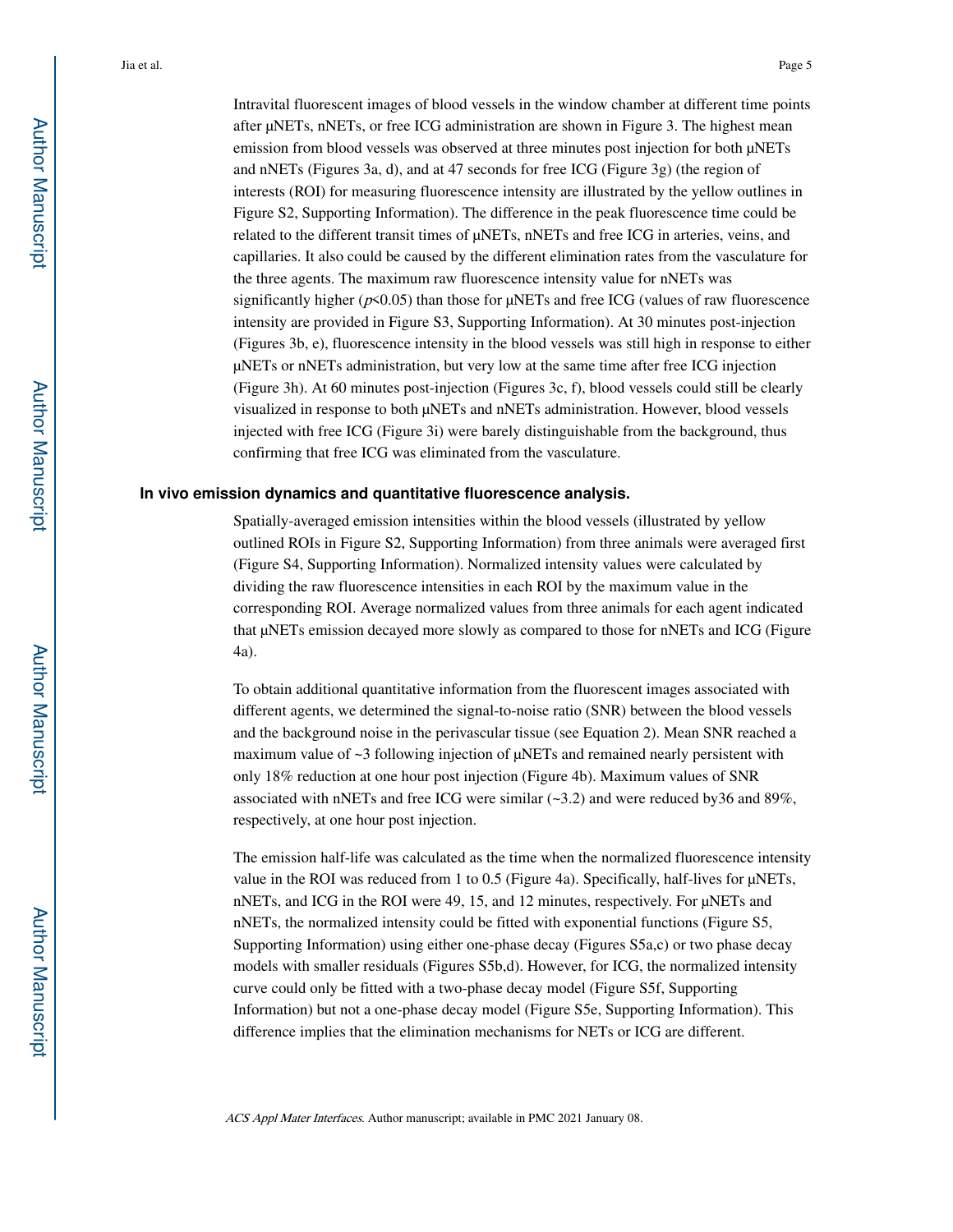#### **In vivo emission dynamics of NETs in response to dual injection.**

Seven days after the first injection, we confirmed that there was no remaining fluorescence in the blood vessels, and administered a second injection of μNETs or nNETs. While brightest emission was still observed at 3 minutes after the second injection of μNETs (Figure 5a), some glowing spots around capillary tips appeared as early as 10 minutes (Video S3, Supporting Information), pointed by white arrows in Figures 5b, e, f. We also studied dual-injection of μNETs fabricated from mice erythrocytes (n=3) in addition to those fabricated from bovine erythrocytes. Glowing spots around capillary tips were also observed after the second injection (Figure S6, Supporting Information). At later time points (30, and 60 minutes), bright stationary particles were observed in the main vessels and smaller vessels (Figures 5c–d). Besides stationary particles adherent to the vessel wall, there were also large particles flowing in the vessels that seemed to be aggregated μNETs (Video S4, Supporting Information). These stationary and flowing large particles disappeared from the vasculature 24 hours after the second injection. All animals receiving dual injections recovered without any apparent problem.

The average normalized fluorescence intensity (Figure 6a) associated with the second injection of μNETs (n=4 animals) decayed more slowly as compared to those associated with the single injection of μNETs (Figure 4a). The emission half-life in response to the second μNETs injection was longer than one hour (Figure 6a). However, the presence of highly fluorescent aggregates adherent to the vessel walls (Figure 5d and Video S4) could skew the measured fluorescence intensity towards a slower decay rate and consequently a longer emission half-life. While the same maximum value of SNR (~3) was reached after the second injection of μNETs, there was a more rapid decay in the SNR profile (Figure 6b). Reductions in SNR can be attributed to the presence of the glowing spots in the capillary regions (Figures 5e, f).

In response to the second injection of nNETs seven days after the initial injection, there was a progressive increase in background fluorescence (Figures 7a–c). Although, the fluorescence intensity in the ROIs was high, the image's SNR decayed substantially during the one hour time course after injection (Figure 7e). For the second injection of nNETs, the emission half-life was not consistent among the animals, ranging from 25 to >60 minutes (Figure 7d).

We also studied dual injection of ICG or injection of NETs following ICG injection and vice versa (Table S1, Supporting Information). Emission dynamics of the second ICG injection was nearly the same as the first ICG injection. Emission dynamics of the μNETs injection seven days following first ICG injection was similar to the first injection of μNETs.

## **NETs-mediated photothermolysis of blood vessels in conjunction with pulsed NIR laser irradiation.**

We investigated the effectiveness of μNETs in mediating photothermolysis of the microvasculature using laser speckle contrast (LSC) imaging, which characterizes blood flow dynamics.25 Without any exogenous agents, 755 nm pulsed laser irradiation (3 ms, 10 mm spot size) at a fluence as high as  $65 \text{ J/cm}^2$  was insufficient to induce photothermolysis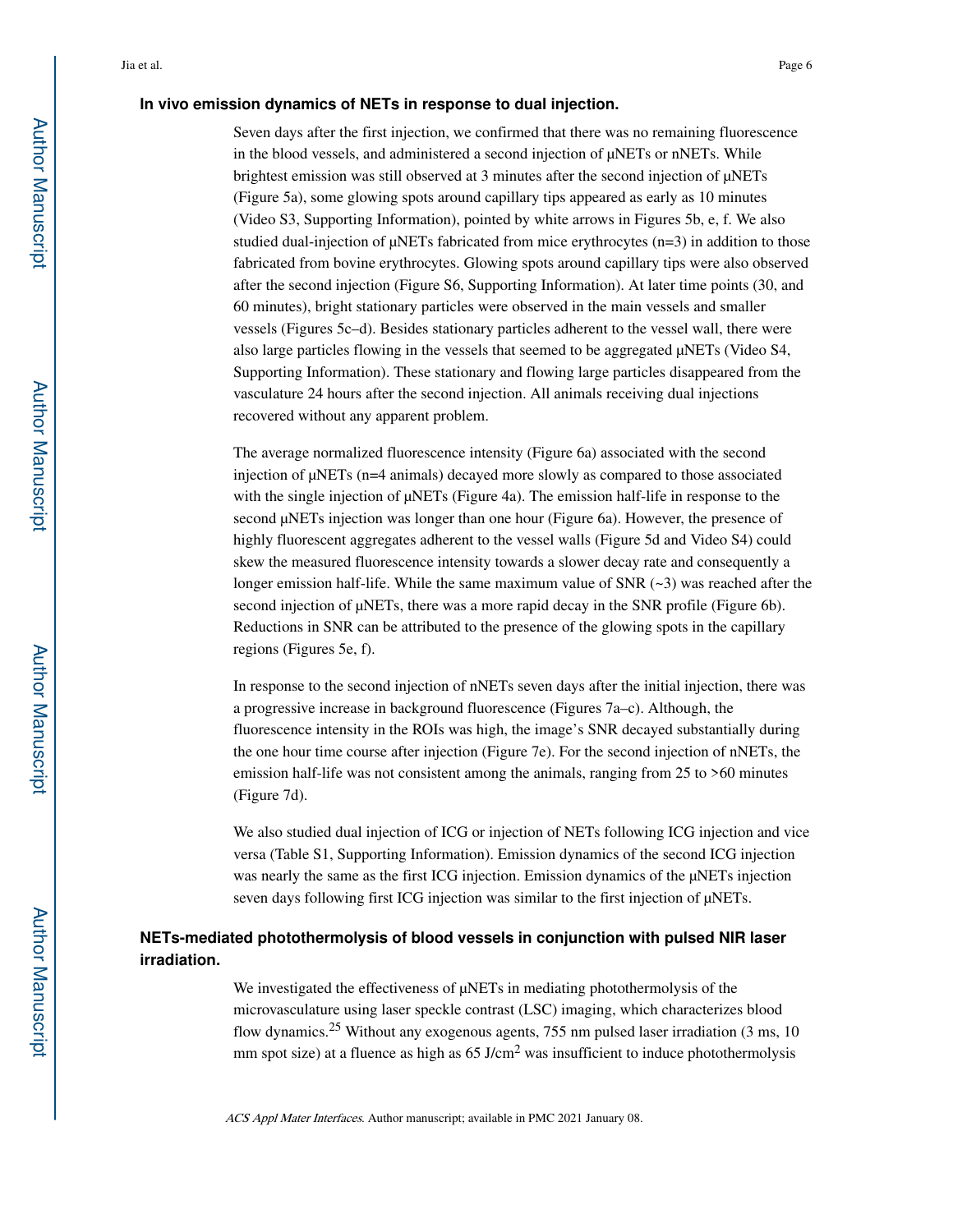of all the irradiated blood vessels (Figures 8a, c). Following retro-orbital administration of μNETS, blood vessels were irradiated at 100 s after injection, the time at which peak fluorescence intensity was approximately achieved. When the fluence was 20 J/cm<sup>2</sup>, photothermolysis of most blood vessels occurred (Figures 8b, e). Fluence of 30 J/cm<sup>2</sup> was sufficient to induce photothermolysis of all the irradiated blood vessels (Figures 8c, f).

#### **DISCUSSION**

Encapsulation of imaging or therapeutic payloads into erythrocyte-derived carrier systems has gained increasing attention.<sup>16,18–19</sup> An important consideration in relation to these carriers is their longevity within the vasculature as it has relevance to the bioavailability of the encapsulated cargo for an intended clinical application. In this study, we investigated the vascular longevity of erythrocyte-derived carriers by real time fluorescence imaging, and utilized quantitative metrics (SNR) to assess the in vivo imaging capability of the carriers as a function of their diameters. We have also demonstrated the effectiveness of these carriers when doped with ICG in mediating photothermolysis of blood vessels. We discuss interrelated factors that can provide the mechanistic basis for our observations and guide further design and development of these particles for clinical translation. We also discuss the relevance of these particles to laser treatment of cutaneous capillary malformations.

## **Membrane physicochemical characteristics and role of phosphatidylserine in clearance of NETs.**

The membrane bilayer of normal red blood cells (RBCs) is composed of phospholipids, cholesterol and an array of transmembrane proteins involved in transport, adhesion and signaling, as well as those defining the various blood group antigens.<sup>26</sup> Similar to other eukaryotic cells, the four major phospholipids of RBCs lipid bilayer are asymmetrically distributed where phosphatidylcholine and sphingomyelin are predominantly confined in the outer leaflet, whereas phosphatidylethanolamine and anionic phosphatidylserine (PS) are located in the inner leaflet. Localization of PS in the inner leaflet of normal RBCs is achieved by an ATP-dependent aminophospholipid translocase (flippase) that can rapidly shuttle PS from outer to inner leaflet. This activity is dependent on intracellular concentration of  $Ca^{+2}$ , and presumably associated with a P-type  $Mg^{2+}$ -ATPase<sup>27</sup> with ATP11C identified as a flippase.<sup>28</sup> Redistribution of PS to the external leaflet is considered as a hallmark of RBCs undergoing apoptosis, and their phagocytosis by macrophages, which contain PS receptors that recognize surface-exposed PS on apoptotic RBCs.<sup>29–31</sup> Furthermore, PS surface exposure is associated with removal of senescent normal RBCs by spleen macrophages.32–33

Our results indicate that the fractions of PS-positive, micro-sized erythrocyte ghosts (μEGs) and nano-sized EGs (nEGs) were comparable, and significantly higher than that for RBCs (Figure 9). This result suggests that display of PS on the outer leaflet can be induced by hypotonic treatment of RBCs,  $34$  and before the subsequent mechanical extrusion of hemoglobin-depleted μEGs to form nEGs. NETs with surface-exposed PS can then be recognized and engulfed by macrophages and, subsequently, removed from the vasculature.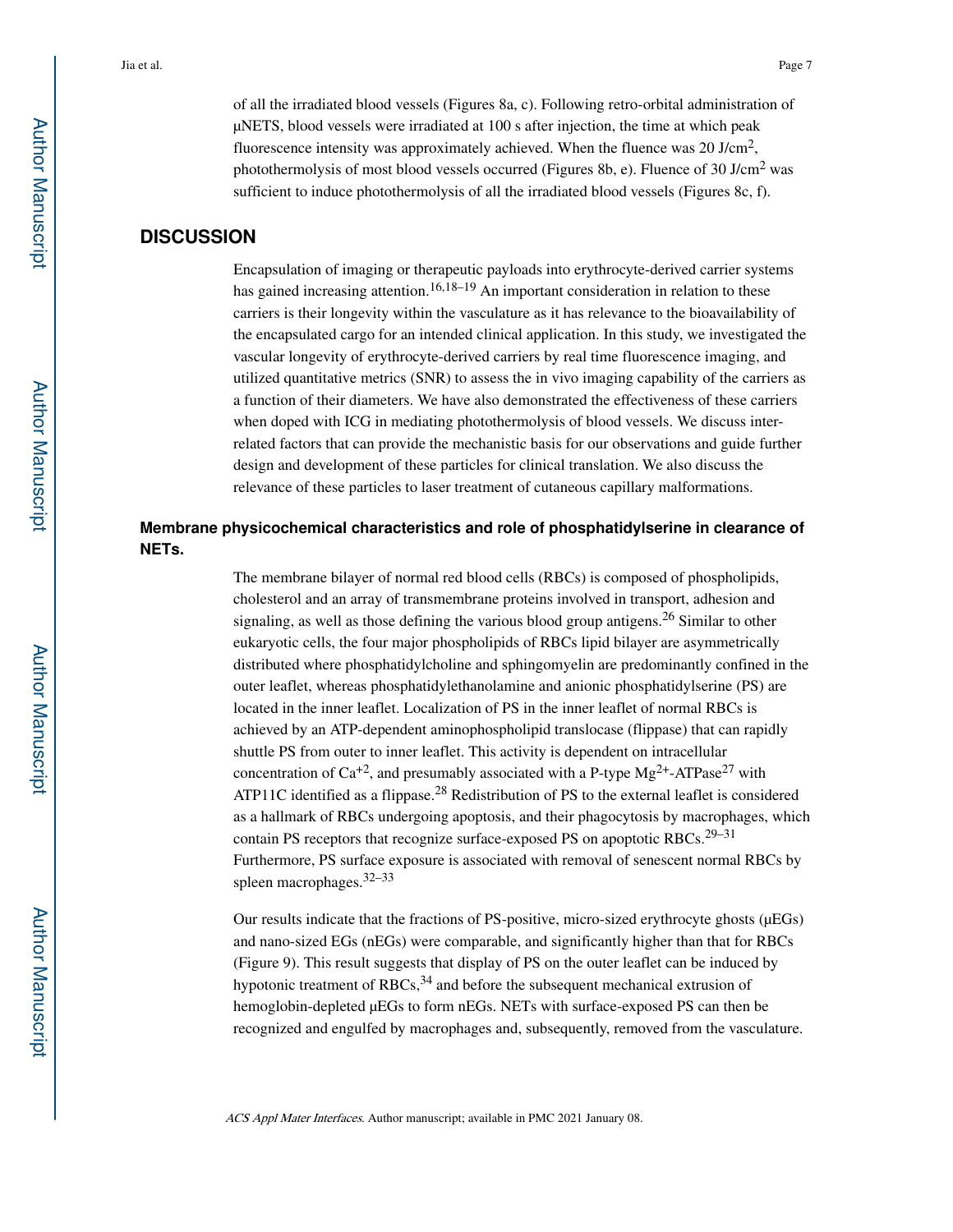In response to a single injection, nNETs have a lower average half-life in blood  $(-15 \text{ min})$  as compared to μNETs (~49 min) (Figures 4a, b). Since nearly the same fractions of μNETs and nNETs were PS-positive, the shorter half-life of nNETs in blood suggests that the removal rate of nNETs from the vasculature by macrophages is more efficient than the removal rate of  $\mu$ NETs. Given that the mean peak diameter of nNETs ( $\sim$ 91 nm) is smaller than the average width of splenic interendothelial slits ( $\sim 650$  nm).<sup>35</sup> they can gain re-entry into the circulatory system; however, they can also be recognized by splenic macrophages within the cords of the red pulp (e.g., due to PS surface exposure), and subsequently removed from circulation. The shorter emission half-life of nNETs suggests that they may be more efficiently moved out of circulation by the spleen. The rate of a single phagocytosis event has been shown to be faster for engulfment of smaller particles, whereas large or irregularly shaped particles, such as  $\mu$ NETs, may be phagocytosed at a slower rate.<sup>36</sup> In a recent study of biodistribution of NETs in healthy Swiss Webster mice, we found that a statistically significant ( $p \le 0.05$ ) higher level of nNETs ( $\approx 26\%$  of the injected amount per organ mass) were in mice spleens extracted 6 hours post injection, as compared to ~19% for μNETs.<sup>37</sup>

Both nNETs and μNETs with surface-exposed PS can also be recognized by Kupffer cells, macrophages adherent to the endothelial lining of liver sinusoids. Remaining nNETs escaping the liver Kupffer cells can then pass through the pores  $(-170 \text{ nm diameter}^{38})$ between the fenestrated endothelial lining in liver sinusoids, extravasate into the space of Disse, and be eliminated from the body through the hepatobiliary mechanism, as mediated by hepatocytic uptake and subsequent secretion into the bile ducts.

While the mechanisms of NETs removal by macrophages remain to be fully understood, several factors influence the rate of the phagocytic activity induced by μNETs and nNETs. These factors include variations between the surface physicochemical characteristics of μNETs vs. nNETs such as differences in PS surface distribution, including the degree of PS spatial heterogeneities and surface density of exposed PS; differences in the presence and/or conformation of phagocytic impeding glycoproteins induced during fabrication (e.g., by mechanical extrusion to form nNETs) or possibly resulting from the greater surface curvature of nNETs; and differences in opsonization of μNETs and nNETs in terms of the conformation of the opsonized proteins on the surface of NETs due to surface curvature variations. One PS-binding opsonin is lactadherin (milk fat globule epidermal growth factor 8), a glycoprotein secreted by activated macrophages,<sup>39</sup> that binds to  $a_v \beta_3$  and  $a_v \beta_5$ integrins on macrophages and epithelial cells, respectively.<sup>40–41</sup> Lactadherin opsonization is also known to be size-dependent, $42$  which may contribute to the difference between emission half-lives of NETs and nNETs.

Increased longevity of μNETs in blood vessels may be a resultant of their more effective localization to the vessel walls as compared to nNETs. It has been reported that particles with diameters <100 nm move with RBCs in the mainstream of the blood vessel lumen whereas larger particles ( $\sim$ 1 µm diameter) tend to preferentially localize near the wall.<sup>43</sup> In another study, hydrogel particles with diameter of  $\sim$ 2  $\mu$ m had enhanced margination to the wall when compared to particles with 500 nm diameters.<sup>44</sup> Hence, nNETs may move with RBCs in the mainstream of the vessel lumen whereas  $\mu$ NETs may be located in close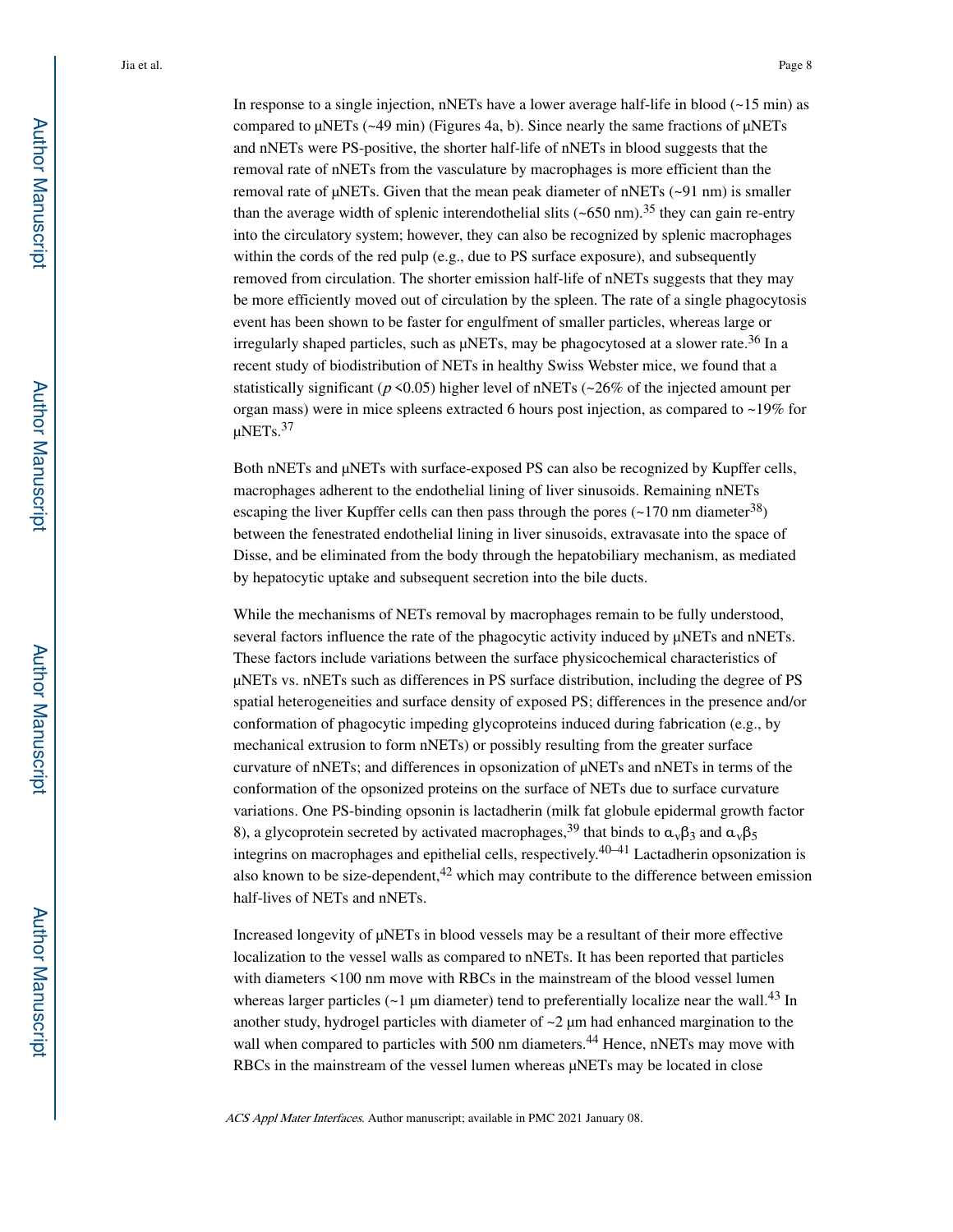proximity to the endothelial cells, giving rise to increased longevity in the blood vessels and subsequently increased emission half-life.

The mechanisms underlying our observations with the second injection of NETs may be related to some type of induced "priming" effects in response to the first injection. One observation was the presence of bright stationary spots on the vessel wall (Figures 5c–d, Video S4, Supporting Information) and glowing regions around the capillary tips (Figures 5b, e, f, Video S3, Supporting Information) after the second injection of μNETs. RBCs (and potentially NETs) with surface-exposed PS can bind to PS receptors on the endothelial cells of the vasculature.<sup>45–46</sup> These receptors include  $a_V \beta_3$  integrins and CD36,<sup>47</sup> and CXCL16,48 a chemokine that can also be present as a transmembrane protein to act as a scavenger receptor and bind to PS. It has been demonstrated that both the PS receptor mRNA and the receptor levels in endothelial cells reach their respective maximum values at 4 and 6 hours in response to interleukin (IL)-lα induced activation in vitro.46 Binding of PSexposed RBCs to the endothelial PS receptor has also been reported as a basis for the adhesion of RBCs to the endothelium of the central retinal vein.49 Lactadherin-mediated phagocytosis of PS-exposed RBCs by endothelial cells through the  $a_V$  integrin pathway has been indicated.<sup>50</sup>

After the first injection of NETs, the endothelial cells may be primed in a way to interact more effectively with the PS on the surface of the second-injected NETs through the activated PS receptors. Although it is not known if the first injection of NETs with PS surface exposure can induce up-regulation of the PS receptor mRNA and expression of the receptor on endothelial cells, it may represent a priming effect, leading to binding of the NETs to endothelial cells upon the second injection which is manifested by the adherent fluorescent particles to the vessel wall and the glowing regions around the capillary tips. Other types of priming effects resulting from the first injection of NETs may lead to the production of cytokines, including tumor necrosis factor (TNF)-α by macrophages, and activation of the complement system such as the production of C3a and C5a fragments to cause dilation of small blood vessels after the second injection of NETs. Such dilated small vessels could accommodate the μNETs, a mechanism consistent with the observed glows from the capillary regions in Figures 5b, e, f. The priming responses may also represent a sensitization effect that involves the production of immunoglobulin E (IgE) after the first injection of NETs. The second injection may subsequently trigger the activation of IgE binding cells, such as basophils and mast cells.

Another observation was the increase in fluorescence emission from perivascular areas after the second injection of nNETs (Figures 7b, c). These results seem to suggest that there was extravasation of nNETs from the microvasculature after its second injection. Increased permeability of blood vessels, leading to vascular leakage, is associated with an inflammatory response and may have been induced by a priming effect after the first injection of nNETs. Cytokines, such as TNF-α, IL1, and IL6, released during inflammation act on endothelial cells, leading to increased vascular permeability.<sup>51</sup> Vascular endothelial growth factor (VEGF) is also a contributor to increased vascular permeability by uncoupling endothelial cell-cell junctions and inducing endothelial fenestrations.<sup>52–53</sup> Several growth factors, including epidermal growth factor and transforming growth factor-α can upregulate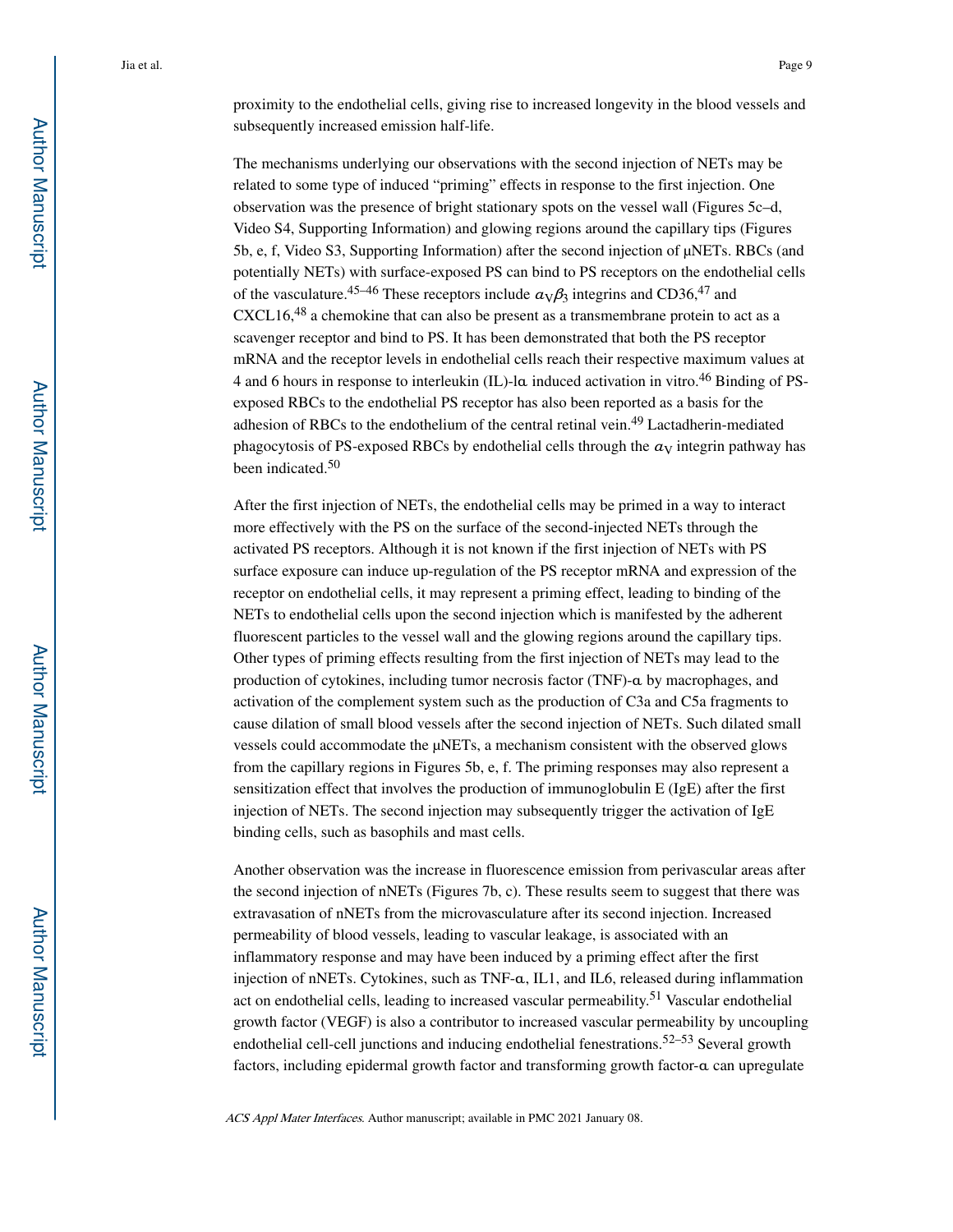VEGF mRNA expression. Additionally, inflammatory cytokines, such as ILl-α and IL-6, can induce the expression of VEGF in various cell types.<sup>54</sup>

The integrity of endothelial cell-cell junction is regulated by the adherens, tight, and gap junctions comprised of different adhesion molecules.<sup>55</sup> At adherens junctions, the VEGFR2 receptor associates with vascular endothelial (VE)-cadherin to regulate the cell-cell junction integrity and provide a mechanism for VEGF-mediated vascular disruption.52 It has been demonstrated that Src family protein tyrosine kinases are required for VEGF-induced phosphorylation of adherens junctions proteins, which leads to vascular leakage in vivo.<sup>52</sup> Once these paracellular pathways have become leaky, nNETs with diameters on the order of ~91 nm can extravasate out of the vasculature through the induced endothelial gaps as compared to μnets with substantially larger diameters (~4.95 μm diameter). Leakage of negatively-charged mecaptoundeonic acid-capped silver nanoparticles after a single injection<sup>56</sup> and titanium dioxide nanoparticles following repeated injections in mice have been reported.<sup>57</sup>

#### **Biomechanical characteristics.**

Normal RBCs are highly deformable structures. The discoid biconcave shape of normal RBCs endows them with a high surface-to-volume ratio  $(-1.5)$  and facilitates remarkable reversible deformations that allows their repeated passages through narrow capillaries as they transverse from the splenic cord to splenic sinus without significant changes in their surface area. The excess surface area (~40% higher than a sphere of the same volume), coupled with the structural organization of normal RBCs, are the key determinants of the mechanical characteristics of RBCs. The strong adhesion between the membrane bilayer and the cytoskeleton is essential in maintaining the membrane surface area. This adhesion is provided by the linkages between the intracellular domains of membrane proteins and spectrin-based cytoskeleton network.<sup>26</sup> Particularly important linkages are provided by membrane proteins Band and RhAG that link to the spectrin network via Ankyrin, and glycophorin C, XK, Rh, and Duffy, which provide the linkage via protein 4.1R.58–59 Binding of PS to cytoskeletal proteins and the spectrin network is also an important contributor to the mechanical stability and deformability of normal RBCs.<sup>60-61</sup>

Rupturing the PS linkages to cytoskeletal proteins, in addition to structural changes in the spectrin network, may occur during the mechanical extrusion steps when fabricating the nNETs. It is possible that such physical changes to the architecture of nNETs may alter their mechanical properties. However, in comparison to PS surface exposure as a mechanism for removal of nNETs from the vasculature, the mechanical characteristics of nNETs may not play a major role in their circulation dynamics since nNETs are sufficiently small to pass through splenic interendothelial slits and be re-introduced into circulation (if escaping the splenic macrophage cells).

For μNETs, their mechanical properties and induced sphericity can play an impactful role in influencing their circulation dynamics. Loss of membrane surface area and the resulting shape change from discoids to spheres compromises the ability of μNETs to effectively transverse through the splenic slits so that they may become trapped within the cords and phagocytosed by macrophages.<sup>62</sup> The resultant shape change of  $\mu$ NETs also implies that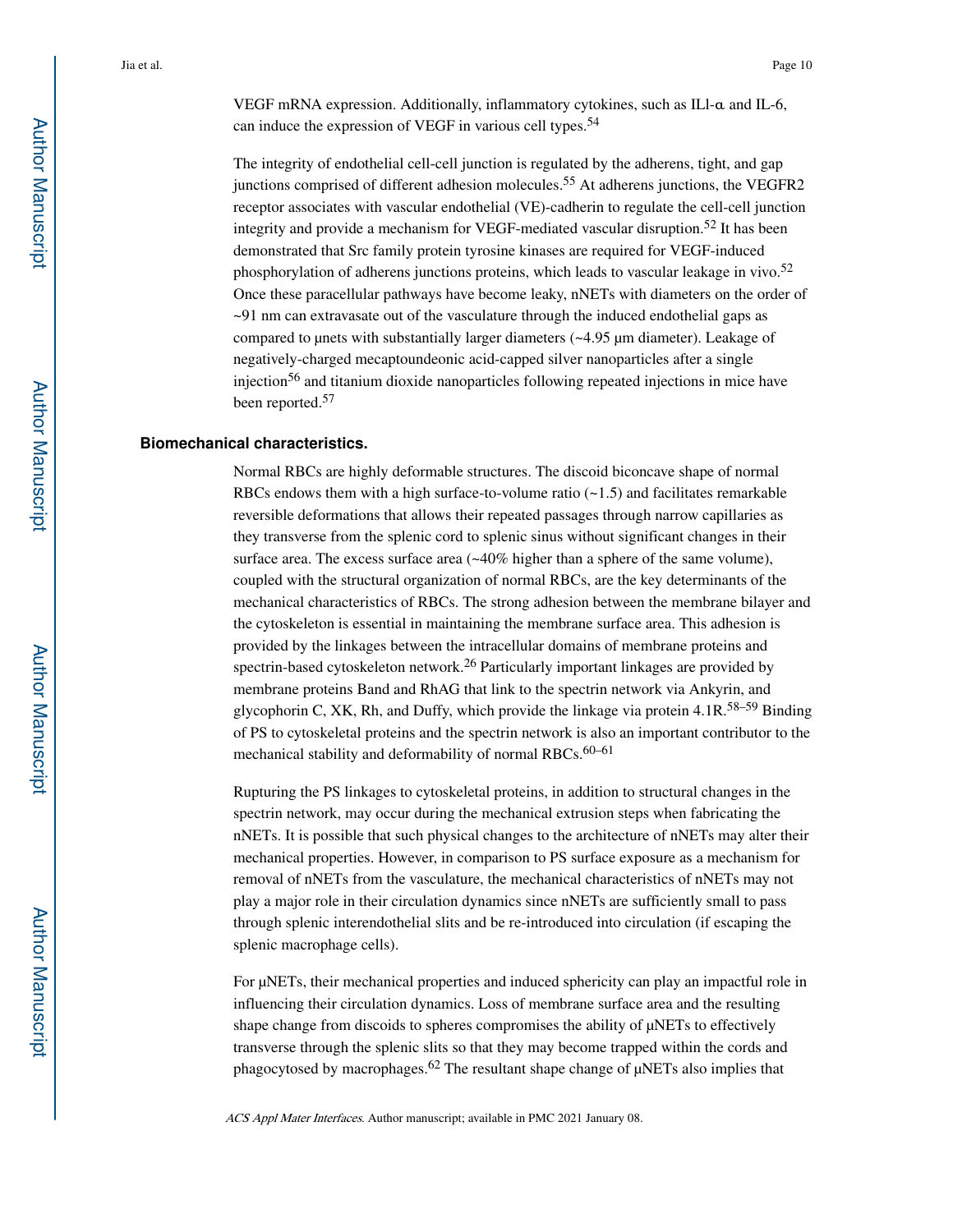structural changes to the spectrin network as well as membrane-cytoskeletal adhesion could occur which ultimately affect the mechanical characteristics of μNETs. In a recent study, we reported that the membrane stiffness of μNETs is higher than that of RBCs by about 28% −62%,63 therefore, indicating a reduction in deformation capability of μNETs for effective splenic passage.

While the depletion of hemoglobin from RBCs during the formation of μNETs can contribute to the resulting shape changes, the ensuing mechanical changes are likely not a contributing factor in influencing the longevity of μNETs in circulation as compared to PSmediated removal that results from the hypotonic treatment of RBCs. Cytoplasmic viscosity of RBCs increases with increased levels of intracellular hemoglobin concentration,64–65 hence, reducing the deformation capability of RBSs. However, in the case of μNETs, a reduction in cytoplasmic viscosity is actually expected due to hemoglobin depletion.

The various factors described above, including PS surface exposure, changes in shape, lowered surface-to-volume ratio, reduced deformability and increased membrane stiffness, can possibly induce prothrombotic effects by NETs. In particular, in response to the second injection of μNETs, we observed bright particles flowing in the vessels that appeared to be aggregated (Video S4, Supporting Information). These aggregates may be a composite of μNETs and platelets. Formation of μNETs aggregates is consistent with the reported formation of stacked rouleaux of RBCs.<sup>66</sup> While the mechanisms of RBC rouleaux formation is not fully understood, proposed mechanisms that may also be relevant to NETs, including the role of specific plasma proteins (particularly fibrinogen) adsorbed on adjacent RBCs to mediate bridging of the RBCs,  $67$  or conversely, a lower localized protein concentration near the surface of RBCs (as compared to the surrounding medium), leading to an osmotic gradient and attractive forces.<sup>68</sup> Since the formation of RBCs rouleaux is reversible as the shear rate increases, it is also possible that a similar reversible process takes place with μNETs aggregates. In the course of our study, the observed μNETs aggregates disappeared within 24 hours after injection.

In relation to toxicological assessment of NETs, results of our recent study in Swiss Webster mice indicated that values of various hematological profiles (including white blood cell count, RBC count, platelets, hemoglobin, and hematocrit) at 24 hours post-injection of μNETs or nNETs were either within the normal range or not changed in a statistically significant manner.<sup>37</sup> Similarly, there were no statistically significant changes in levels of alanine aminotransferase and aspartate aminotransferase, enzymes associated with liver function, or any changes in levels of urea nitrogen and creatinine associated with kidney function. Furthermore, histological analysis of various organs (heart, liver, spleen, lung, and kidney) did not show any pathological alterations.

#### **Example of clinical application and outlook.**

A particular application of μNETs relates to laser treatment of port wine stain (PWS) birthmarks. PWSs are currently treated by laser irradiation using visible wavelengths in the range of 585–595 nm which are preferentially absorbed by hemoglobin, an endogenous chromophore in blood. Conversion of the absorbed light to heat causes thermal damage to the blood vessels and subsequent PWS clearance. However, melanin within the melanocytes,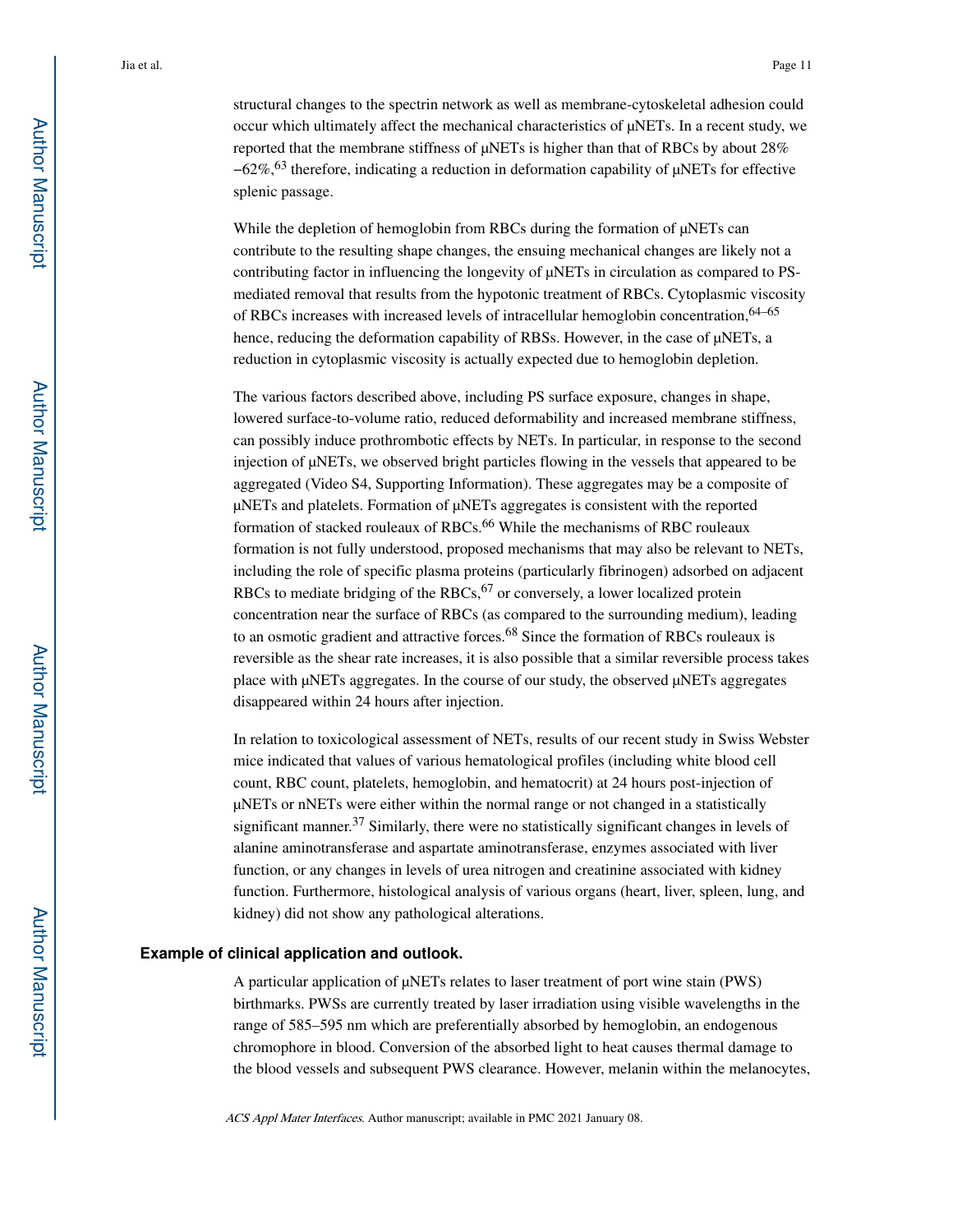located in the basal epidermal layer of skin and residing over the abnormal plexus of dermal capillaries, has a relatively strong optical absorption over the current laser treatment spectral band. As such, photons intended to reach the dermal vasculature are partially absorbed within the epidermis. The outcome can be non-specific thermal injury to the epidermis and insufficient heat generation within the vasculature to provide an adequate treatment.

An alternative phototherapeutic approach can potentially be developed by using NIR wavelengths in conjunction with intravascular administration of μNETs. For example, by changing the treatment wavelength from 585 to 755 nm, a nearly threefold reduction in the absorption coefficient of a single melanosome can be achieved.<sup>69</sup> This approach offers several advantages: (1) reduced risk of non-specific thermal injury to the epidermis to potentially allow treatment of individuals with moderate to heavy pigmentation;<sup>70</sup> (2) increased depth of optical penetration to reach deeply-seated blood vessels (e.g., > 500 μm below the skin surface);<sup>70</sup> and (3) heat generation within the blood vessels resulting from the absorption of lCG within μNETs to induce photothermolysis of the abnormal vasculature plexus. Our results demonstrate that by encapsulating ICG within μNETs, its retention time within the vasculature is prolonged  $(-12 \text{ minutes half-life}$  for free ICG vs  $-49 \text{ minutes}$  for μNETs). Therefore, μNETs can potentially extend the therapeutic window of time during which laser therapy of PWS can be performed, as compared to free ICG.

In consideration of the aforementioned physicochemical and biomechanical factors associated with NETs, it is important that these factors are taken into account during the fabrication process of erythrocyte-derived carriers with the aim of not only prolonging the retention time of the particles within the vasculature but also overcoming potentially adverse effects. As suggested by our imaging results, the second injection of erythrocyte-derived carriers after one week following the first injection can lead to an inflammatory response. Therefore, adequate injection interval protocols, as well as fabrication protocols, need to be developed to avoid undesirable inflammatory responses.

### **CONCLUSION**

We have investigated the circulation dynamics of micron and nano-sized erythrocyte-derived carriers in real time by near infrared fluorescence imaging of mice vasculature. The average emission half-lives of micro- and nano-sized carriers in blood vessels in response to a single intravenous injection were ~49 and 15 minutes, respectively. Second injection of the particles seven days after the first injection increased the average emission half-life to > 1 hour for microsized, with variable half-life ranging from ~25 minutes to >60 minutes for nano-sized carriers. Surface exposure of phosphatidylserine on the surface of these carriers can be an important mechanism for their removal from circulation. The shorter emission half-life of the nano-sized particles in blood after the first injection suggests that macrophages may be more efficient in removal of these particles when mediated through a phosphatidylserine surface exposure mechanism. Shape and deformation characteristics of micro-sized carriers can also contribute to the circulation time of these particles. Such biochemical and biomechanical characteristics are important considerations towards the engineering of erythrocyte-derived platforms for clinical translation in a safe and effective manner.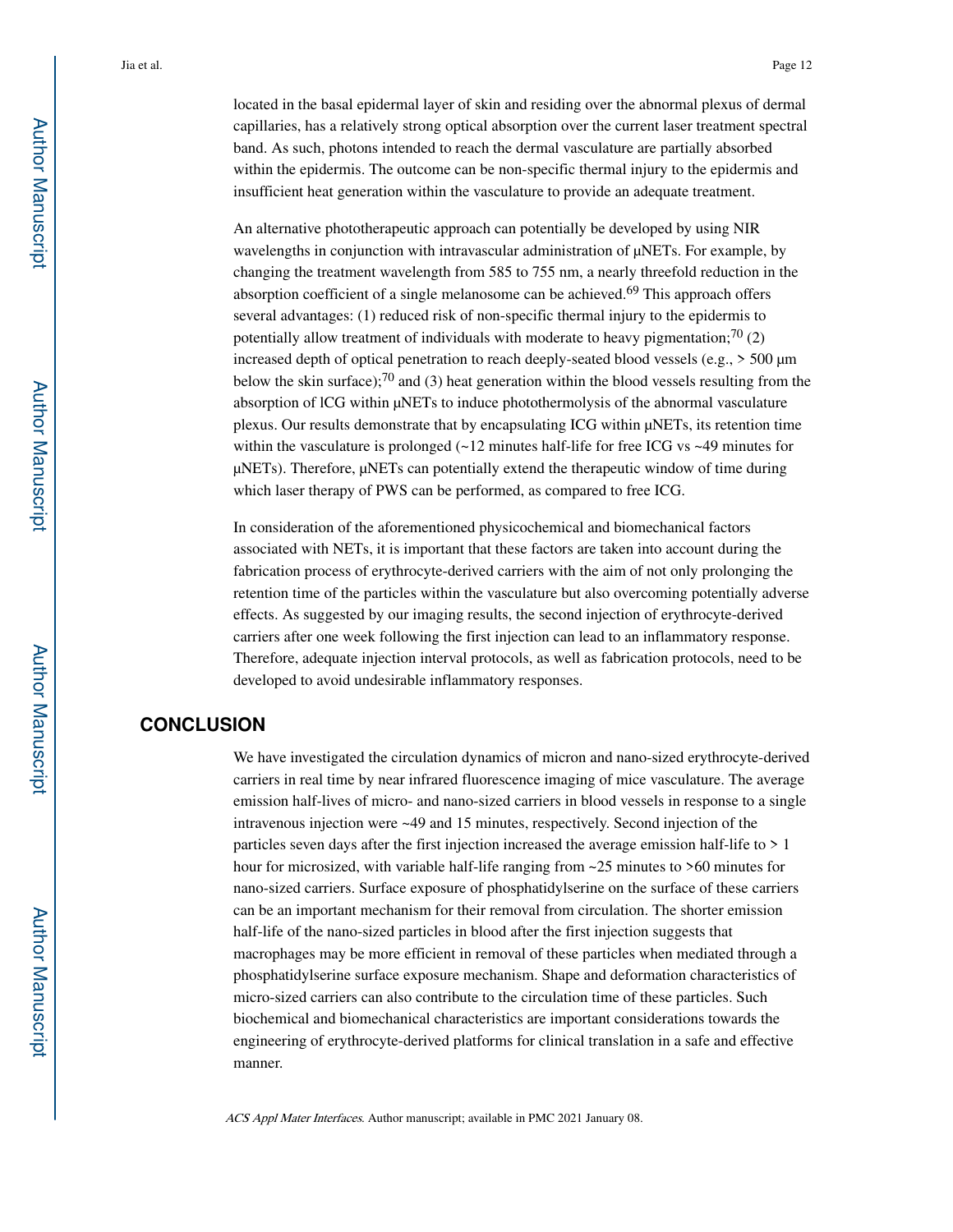#### **MATERIALS AND METHODS**

#### **Fabrication of NETs.**

Erythrocytes were separated from bovine whole blood (Rockland Immunochemicals, Inc., Limerick, PA) by centrifugation (1,300xg, 5 minutes,  $4^{\circ}$ C) and the plasma and buffy coat were discarded. Isolated erythrocytes were washed twice with 310 mOsm phosphate buffer saline (PBS) (referred to as the 1X solution) (pH  $\sim$ 8.0), and then subjected to hypotonic treatment using 0.25XPBS (80 mOsm, pH ~8.0) and centrifuged (20,000xg, 15 minutes, 4  ${}^{0}C$ ). This process was repeated until an opaque pellet containing micro-sized hemoglobindepleted erythrocyte ghosts (EGs) was formed. To obtain nano-sized EGs (nEGs), the microsized EGs (μEGs) were extruded 40 times through 400 nm polycarbonate porous membranes (Track-Etched Membranes, Whatman, Florham Park, NY), followed by 40 more extrusions through 200 nm polycarbonate membranes, and another 40 times through 100 nm polycarbonate membranes using an Avanti mini extruder (Avanti Polar Lipids, Inc., Alabaster, AL).

We concentrated the µEGs and nEGs 10 times by centrifugation (20,000xg, 15 minutes, 4  $^{\circ}$ C) for μNETs; 98,800xg, 1 hour, 4 °C for nNETs) and re-suspended the EGs pellet in 1 ml of 1X PBS. To form μNETs or nNETs, 1 ml of concentrated μEGs or nEGs were incubated in loading buffer consisting of 3 ml of 2.58 mM free ICG dissolved in water and 3 ml of hypotonic buffer  $(Na_2HPO_4/Na_2H_2PO_4$ , 140 mOsm, pH ~5.8) for 10 minutes (final ICG concentration in loading buffer ~1.11 mM). After incubation, the resulting NETs suspensions were centrifuged (20,000xg, 15 minutes, 4°C for μNETs; 74,000xg, 30 minutes, 4 °C for nNETs) and supernatants were removed. The pellets were washed two more times using 1X PBS to remove any remaining non-encapsulated ICG, and the final μNETs and nNETs were suspended in 1XPBS and stored at 4°C in the dark.

#### **Characterization of NETs.**

Absorption spectra of NETs and 18 μM free ICG suspended in 1X PBS were obtained using a UV-visible spectrophotometer (Cary 50 UV-Vis spectrophotometer, Agilent Technologies, Santa Clara, CA) with an optical path length of 1 cm. To avoid saturation in measurements of NIR absorbance values during spectral recordings, solutions of μNETs and nNETs were further diluted by a factor of 100 using 1XPBS.

Fluorescence emission spectra of NETs and 6.5 μM free ICG in 1X PBS were acquired in response to 785±2.5 nm excitation with a 450W xenon lamp and recorded over the 820 – 870 nm spectral band using a fluorimeter (Fluorolog-3 spectrofluorometer, Edison, NJ). Fluorescence emission spectra  $(\chi)$  scaled to the quantity of the absorbed light were determined as:

$$
\chi(\lambda) = \frac{[F(\lambda)]}{\left|1 - 10^{-A(\lambda_{ex})}\right|} \tag{1}
$$

where A and F are the wavelength  $(\lambda)$  dependent absorbance and intensity of the emitted fluorescence light, respectively, and  $\lambda_{ex}$  is the excitation wavelength. Hydrodynamic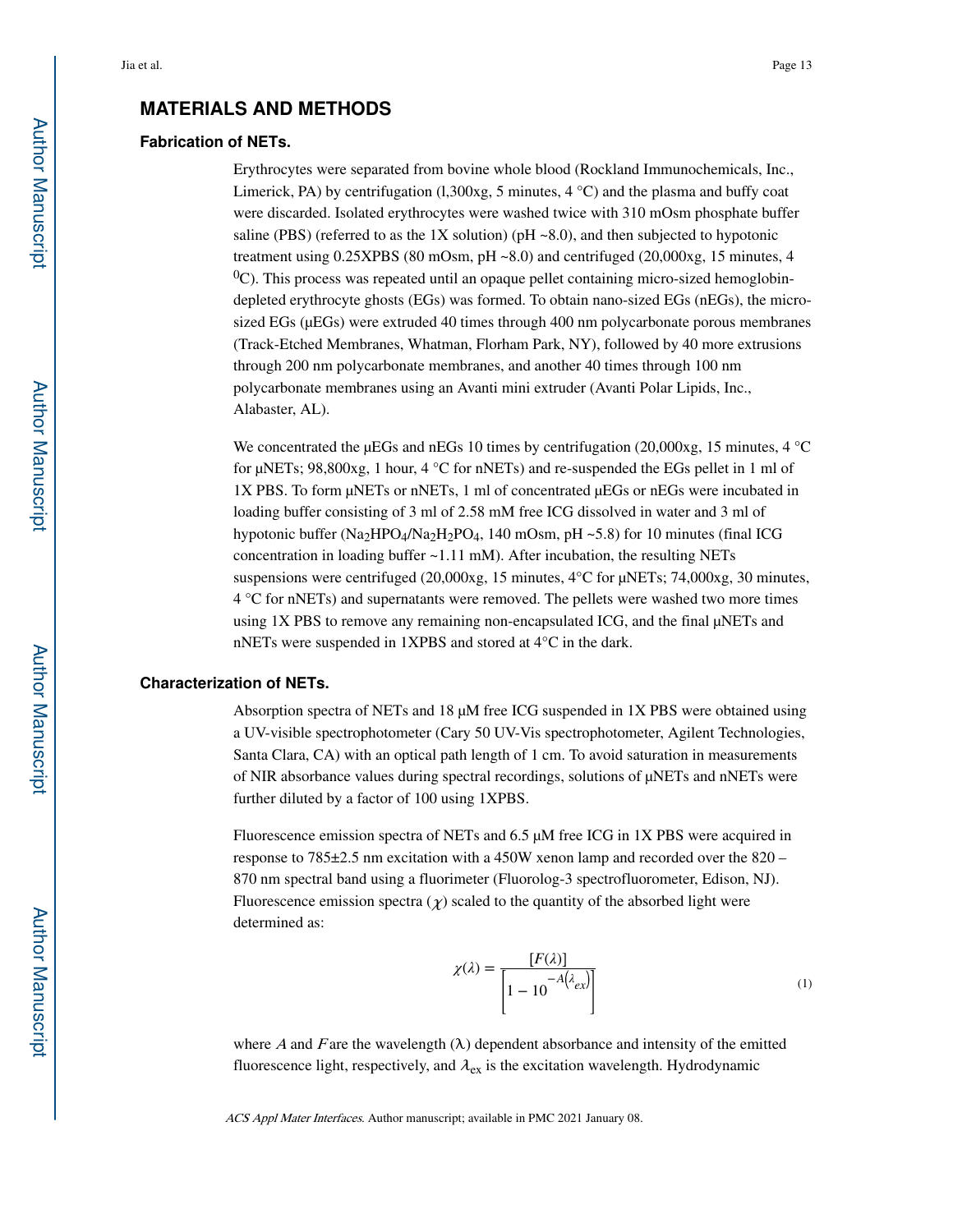diameters of NETs suspended in 310 mOsm PBS was measured by dynamic light scattering (Zetasizer NanoZS90, Malvern Instruments Ltd, Malvern, United Kingdom).

#### **Confocal Microscopy of µNETs.**

A small suspension of μNETs in 1X PBS was seeded on poly-l-lysine coated slides and imaged using a confocal microscope (Zeiss LSM 510, Carl Zeiss, Inc., USA). Samples were photo-excited at 633 nm, and fluorescence emissions greater than 650 nm were collected. We present falsely colored microscopic images of the ICG fluorescence emission (red channel).

#### **Phosphatidylserine characterization by flow cytometry.**

RBCs, μEGs and nEGs were assayed for PS exposure using annexin V labeled with Alexa Fluor488 (AF488) (Invitrogen, Carlsbad, CA). Prior to analysis, each sample was incubated for 30 minutes at room temperature with annexin V conjugate in the presence of a binding buffer, which contained 10 mM HEPES, 140 mM NaCl, and 2.5 mM CaCl<sub>2</sub> (pH 7.4). Fluorescence was measured using a BD LSRII flow cytometer (excitation laser: 488 nm, emission filter: 515–545 nm), and the PS-positive populations were quantified using FlowJo V10.

#### **Animal model.**

All experiments were conducted under a protocol approved by the Institutional Animal Care and Use Committee, University of California, Irvine (Protocol number AUP-17–074). We implanted a dorsal skinfold window chamber on male mice (25–30 g, C3H strain). Details of the chamber structure and surgical procedure can be found elsewhere.<sup>71</sup> In brief, a mouse was anesthetized with a combination of ketamine and xylazine (2:1 ratio, 0.1/100 g body weight) administered by intraperitoneal injection. A pair of thin titanium window frames (0.4 mm in thickness) was attached to the front and back sides of a dorsal skinfold with 3 screws of 1.5 mm in diameter and 2 sutures. The front layer of the skinfold within the 10 mm circular observation window was removed to expose the subdermal blood vessels in the back layer of the dorsal skinfold, which was kept intact to minimize inflammations in the imaging area. Sterile isotonic saline solution was applied onto the exposed skin, followed by placement of a glass cover slip and a retention ring to seal the chamber and protect the subdermis from dehydration and contamination.

The animal was allowed to recover from anesthesia and surgery on a heating pad. One day after placement of the window chamber, the animal was anesthetized using a mixture of oxygen and 1.5% isoflurane. This method allows a consistent level of anesthesia during the experiment as compared to injection of ketamine and xylazine. The mouse was then placed on the translational stage of an inverted fluorescence microscope (see next subsection for details). Once the animal's body temperature, measured with an NIR thermometer, and respiratory rate were stabilized, a 150μL ICG solution or NETs suspension was delivered via retro-orbital injection using a 27.5-gauge insulin syringe. Recording of fluorescence images from the window chamber started immediately before the retro-orbital injection.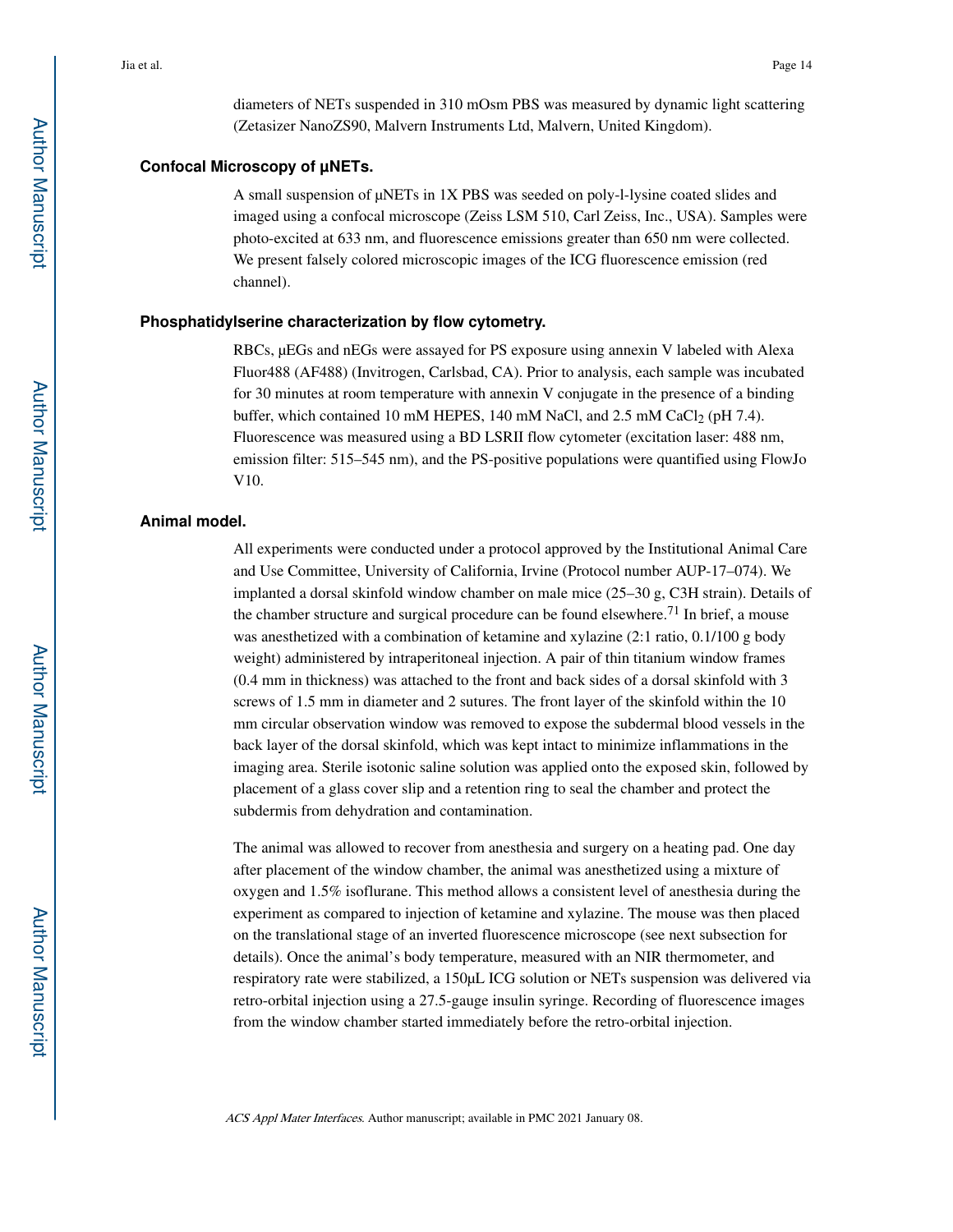This model permits in vivo longitudinal visualization of blood flow dynamics in sub-dermal blood vessels.<sup>72–73</sup> It also allows direct determination of the circulation dynamics of a carrier system in blood, such as NETs, in real time without sacrificing the animals at a given time point post-injection. The blood vessels in the window remain visible over an extended time, on the order of two weeks. Therefore, the same animal can be used repeatedly for multiple injections after the injected substance is cleared to minimize data variability when different animals are used.

#### **In vivo fluorescence imaging.**

The experimental setup used to record the fluorescence emission from either free ICG or NETs circulating in the vasculature included a custom-built microscopy system consisting of: (1) an inverted microscope (Diaphot, Nikon Instruments, Melville, NY); (2) an EMCCD camera (QuantEM 512SC, Photometries, Tucson, AZ); (3) a filter set (49030 ET-INDO GR, Chroma Technology, Bellows Falls, VT); and (4) a 785 nm diode laser (BWF-785–450E, B & W Tek, Newark, DE) with a maximum power of 500 mW. The laser beam was expanded to a 25 mm diameter spot on the window chamber and the optical intensity was  $0.1 \text{ W/cm}^2$ . The filter set passed emission wavelengths between 815 and 845 nm. The animal was placed on a layer of insulation material on the microscope stage, and an air stream incubator (ASI 400, Nevtek, Williamsville VA) was used to maintain the normal body temperature at  $37\pm1\degree$ C. A customized fixture with two metal plates was used to hold the window chamber on the translational stage. The dermal side of the window faced the objective lens and the epidermal side was illuminated with the laser beam.

Fluorescence images were acquired over an interval of 60 minutes. During the first 5 minutes, images were acquired every second in order to capture the rapid changes in fluorescence intensity. During the next 10 minutes, image acquisition interval was every minute. During the final 45 minutes, images were acquired every five minutes. Spatiallyaveraged fluorescent intensity in the blood vessels (shown as regions of interest (ROI) enclosed by yellow outlines in Figure S2, Supporting Information), and the area surrounding the blood vessels within the window chamber were quantified using ImageJ. To trace blood vessels, a fluorescence image was first analyzed by ImageJ's "Tubeness" plug-in which produces an intermediate image showing how "tube-like" each point in the original image is. <sup>74</sup> Then a threshold was applied to the "Tubeness" image to select most of the blood vessels in the image and convert to blood vessel ROI. ROI for the surrounding tissue was created by inverting the blood vessel ROI. To evaluate image quality, we quantified the signal-to-noise ratio (SNR) by the following expression:

$$
\text{SNR} = \frac{I_{\text{BV}} - I_{\text{T}}}{\sigma_{\text{T}}}
$$

where  $I_{\rm BV}$  is the mean fluorescence intensity in the blood vessels,  $I_{\rm T}$  is the mean fluorescence intensity in tissue surrounding the blood vessels, and  $\sigma_{\rm T}$  is the standard deviation of fluorescence intensity in the tissue surrounding the blood vessels.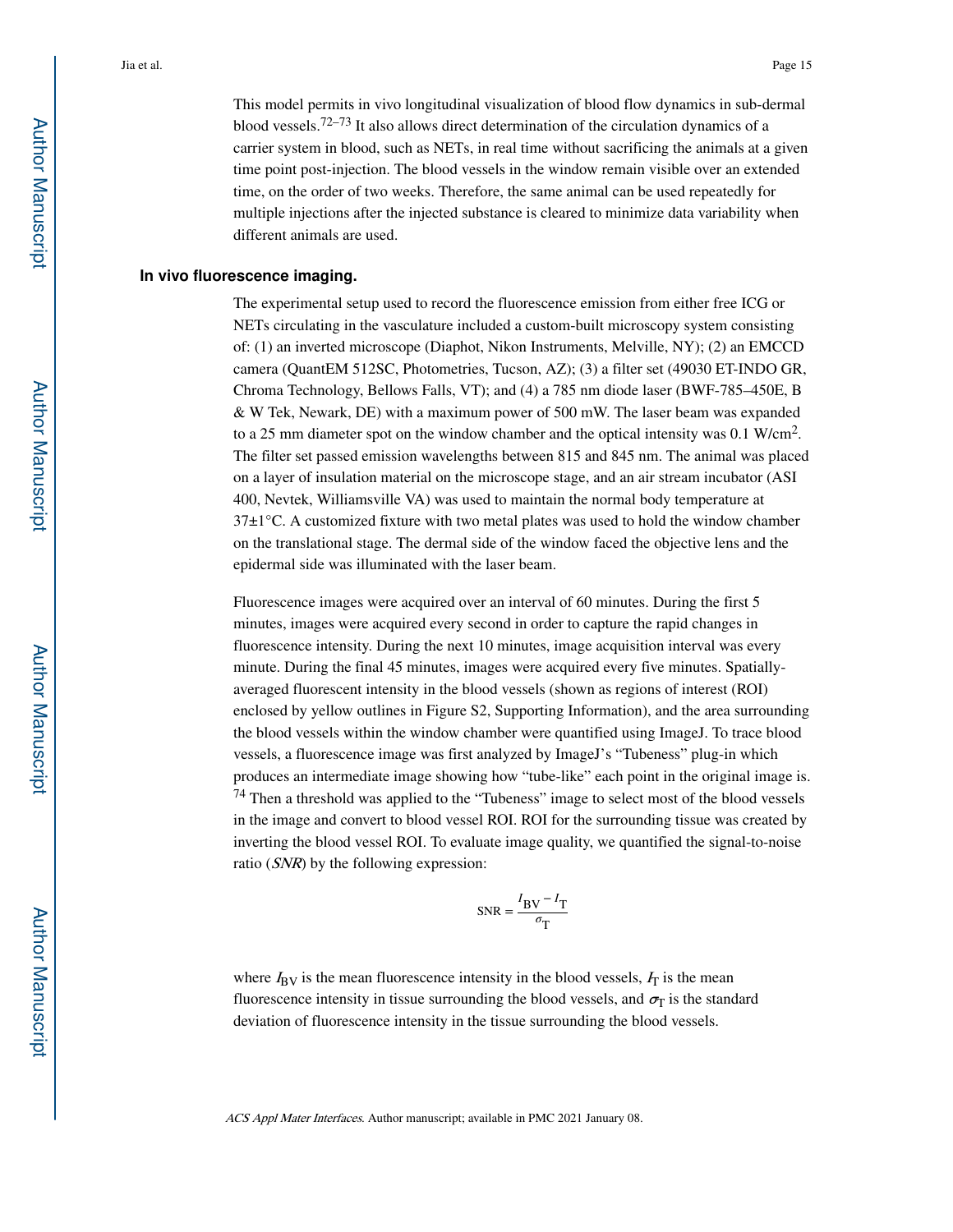The diode laser was kept on during the initial 5 minutes of imaging and the window skin temperature was monitored with an infrared camera (A325sc, FLIR, Nashua, NH). The average skin temperature in the window increased slightly from 35.2°C to 35.7°C after 5 minutes of continuous illumination. When the imaging interval was one or five minutes, the diode laser was blocked between each image acquisition to avoid potential skin heating or ICG photobleaching. The total time of laser illumination was approximately 6 minutes. We performed an experiment to confirm that this total time of laser illumination, accumulated intermittently over the course of an experiment, had a negligible effect on the fluorescence intensity (Figure S7, Supporting Information). However, our previous study shows that 3 minutes of cyclic laser irradiation at a much higher intensity  $(19.7 \text{ W/cm}^2)$ , as compared to the intensity of 0.1 W/cm<sup>2</sup> used in this study, can result in photo-degradation of NETs.<sup>23</sup>

Since the window chamber model allows imaging of the blood vessels over a two weeks period, a single mouse can be used for multiple injections of different or same type of agents. The left or right retro-orbital sinus was used alternatively. Before each injection, a background fluorescence image was recorded to confirm that previously injected fluorophores were eliminated from blood circulation. The injection scheme used in this study is shown in Table S1, Supporting Information. For the images corresponding to dual injection of μNETs (Figure 5), window chambers were installed on the mouse one day before the second injection. For all other animals receiving two or more injections, window chambers were installed on the mouse one day before the first injection.

#### **Laser irradiation of the microvasculature.**

Laser irradiation was performed on the window (subdermal) side of the preparation. The animal was anesthetized using a mixture of 1.5% isoflurane and oxygen. After anesthesia, blood flow maps were acquired by laser speckle contrast (LSC) imaging, followed by 150 μL injection of μNETs into the retro-orbital sinus for the laser+μNETs group. At 100 seconds post injection, blood vessels were irradiated with an alexandrite laser (GentleLASE, Candela Corp, Wayland, MA) at a wavelength of 755 nm and pulse duration of 3 ms. The spot size was 10 mm which covered the entire window. Only one laser pulse was delivered to irradiate the blood vessels in the window. For the laser-only group, laser irradiation was performed after blood flow maps were obtained by LSC imaging. Laser pulse energies were measured using an energy meter (FL250A-SH with Nova display, Ophir, Logan, UT).

LSC imaging was used to determine blood flow dynamics in the window before and  $\sim$ 5 minutes after laser irradiation. During this imaging procedure, the window was transilluminated with a continuous wave HeNe laser (632.8 nm, 30 mW), and the resulting speckle pattern produced by the interference of the light waves that scatter from various tissue and blood components in the window was imaged by a CCD camera (10 ms integration time). When blood flow is present, speckle pattern varies with time, resulting in areas of low contrast in the time-integrated images; otherwise, the speckle pattern is static and contrast is high. Ten speckle images were collected, and the contrast was calculated with a sliding-window-based algorithm.<sup>75</sup> Average contrast was converted to a blood flow index map.<sup>76</sup>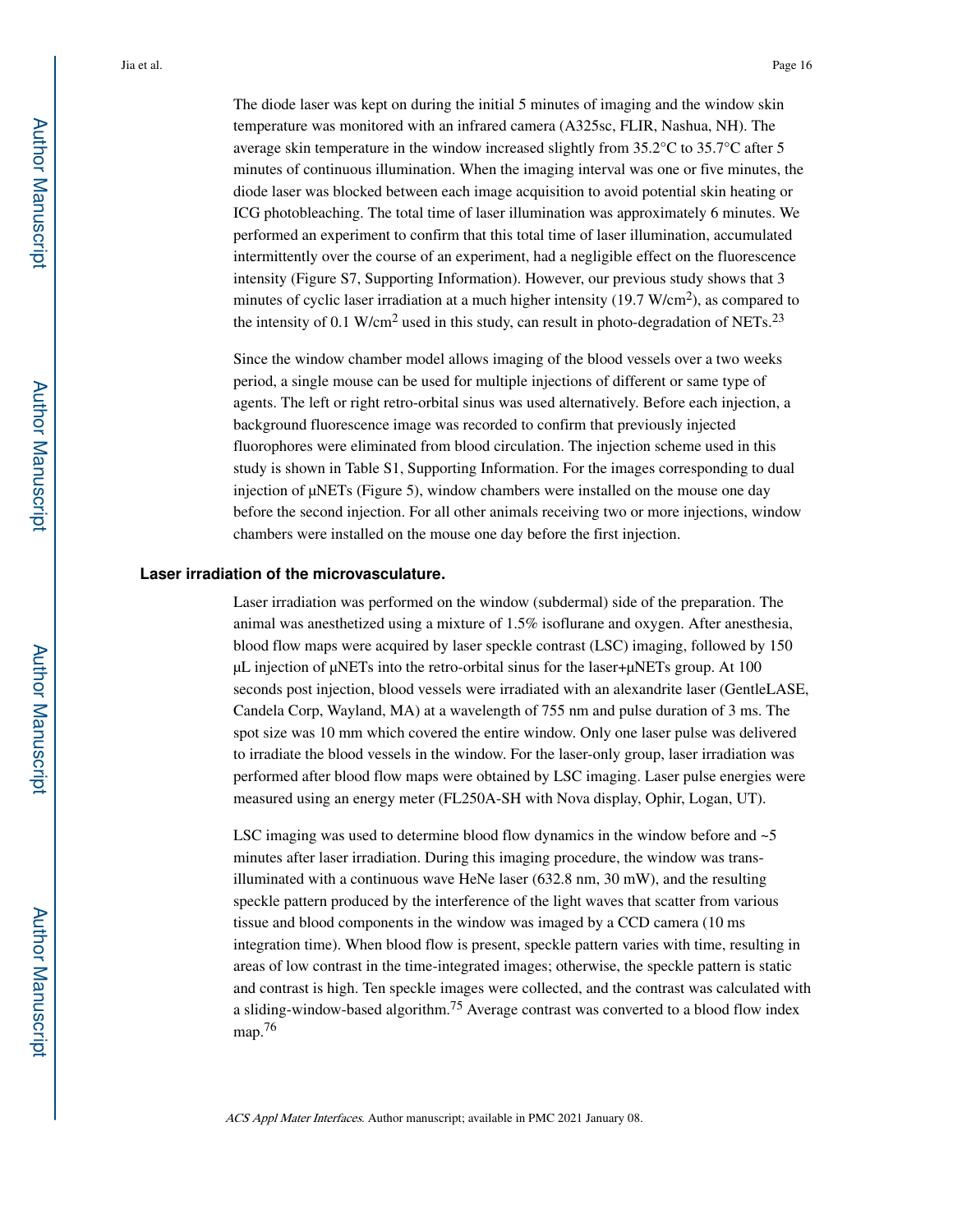## **Supplementary Material**

Refer to Web version on PubMed Central for supplementary material.

## **ACKNOWLEDGEMENTS**

This study was supported in part by grants from the National Institute of Arthritis and Musculoskeletal and Skin Diseases (R01-AR068067) and the U. S. National Science Foundation (CBET-1509218). Institutional support from the LAMMP program (NIH: P41EB015890), Beckman Laser Institute Endowment, and the David and Lucile Packard Foundation are also acknowledged.

## **ABBREVIATIONS**

| AF488           | Alexa Fluor488                              |
|-----------------|---------------------------------------------|
| <b>CCD</b>      | charge-coupled devices                      |
| <b>CD47</b>     | cluster of differentiation 47               |
| <b>CD55</b>     | decay-accelerating factor                   |
| CR <sub>1</sub> | complement receptor type 1                  |
| <b>DLS</b>      | dynamic light scattering                    |
| <b>EGs</b>      | erythrocyte ghosts                          |
| $\mu EGs$       | micro-sized erythrocyte ghosts              |
| nEGs            | nano-sized EGs                              |
| <b>EMCCD</b>    | electron multiplying charge-coupled devices |
| <b>ICG</b>      | indocyanine green                           |
| IgE             | immunoglobulin E                            |
| $IL-1$          | interleukin 1                               |
| $IL-6$          | interleukin 6                               |
| <b>LSC</b>      | laser speckle contrast                      |
| NIR             | near-infrared                               |
| <b>NETs</b>     | NIR erythrocyte-derived transducers         |
| $\mu$ NETs      | micro-sized NETs                            |
| nNETs           | nano-sized NETs                             |
| <b>PBS</b>      | phosphate buffered saline                   |
| <b>PS</b>       | phosphatidylserine                          |
| <b>PWSs</b>     | port wine stains                            |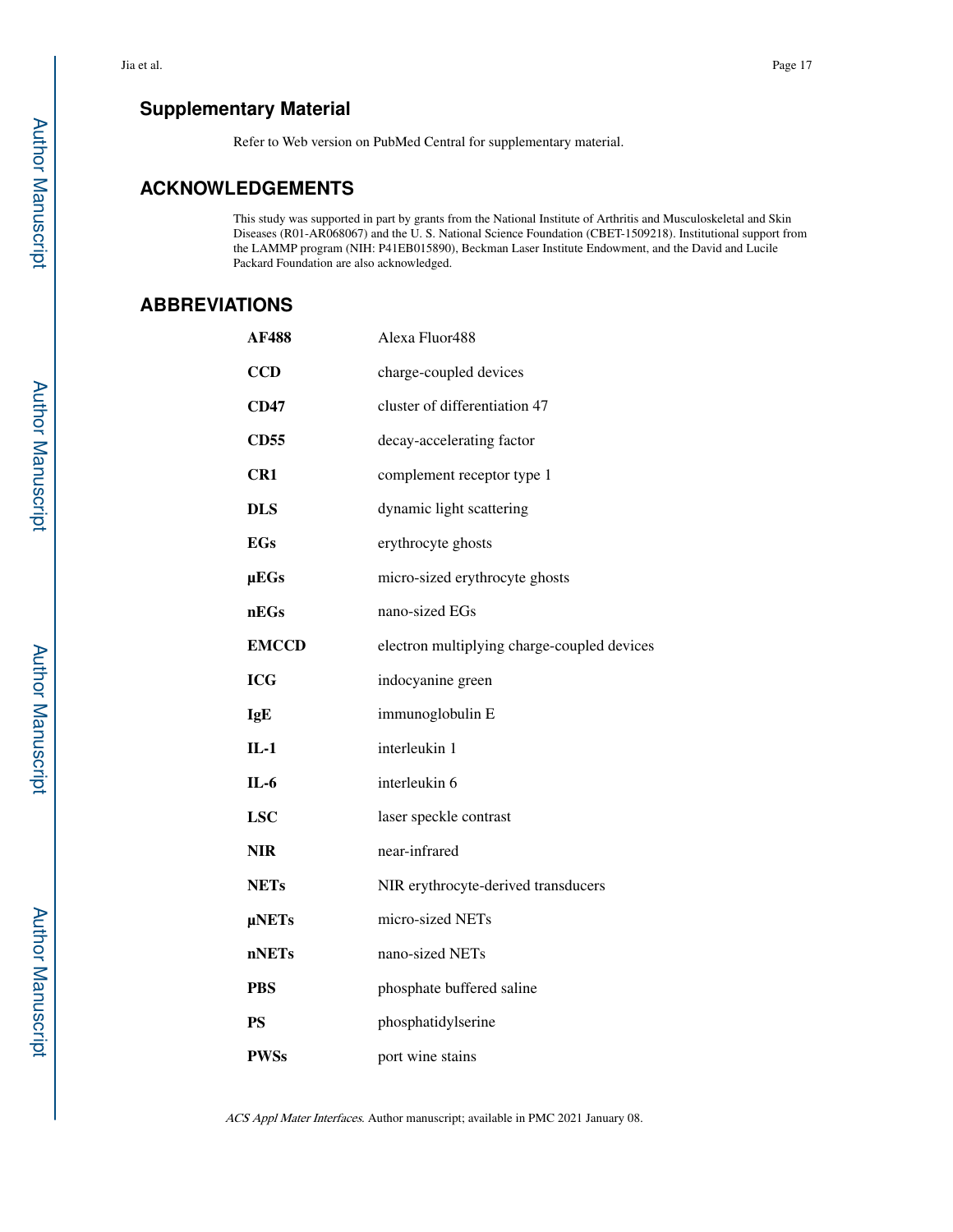| <b>RBCs</b> | red blood cells                    |
|-------------|------------------------------------|
| <b>RhAG</b> | Rh-associated glycoprotein         |
| <b>ROI</b>  | regions of interest                |
| SD          | standard deviation                 |
| <b>SNR</b>  | signal-to-noise ratio              |
| TNF         | tumor necrosis factor              |
| VEFG        | Vascular endothelial growth factor |
| VEGFR2      | VEFG receptor 2                    |

## **REFERENCES**

- (1). Peer D; Karp JM; Hong S; FaroKhzad OC; Margalit R; Langer R Nanocarriers as an Emerging Platform for Cancer Therapy. Nat. Nanotechnol. 2007, 2 (12), 751–760, DOI: 10.1038/nnano. 2007.387. [PubMed: 18654426]
- (2). Saxena V; Sadoqi M; Shao J Enhanced Photo-Stability, Thermal-Stability and Aqueous-Stability of Indocyanine Green in Polymeric Nanoparticulate Systems. J. Photochem. Photobiol. B, Biol. 2004, 74 (1), 29–38, DOI: 10.1016/j.jphotobiol.2004.01.002.
- (3). Yu J; Javier D; Yaseen MA; Nitin N; Richards-Kortum R; Anvari B; Wong MS Self-Assembly Synthesis, Tumor Cell Targeting, and Photothermal Capabilities of Antibody-Coated Indocyanine Green Nanocapsules. JACS 2010, 132 (6), 1929–1938, DOI: 10.1021/ja908139y.
- (4). Shemesh CS; Moshkelani D; Zhang H Thermosensitive Liposome Formulated Indocyanine Green for Near-Infrared Triggered Photodynamic Therapy: In Vivo Evaluation for Triple-Negative Breast Cancer. Pharm. Res. 2015, 32 (5), 1604–1614, DOI: 10.1007/s11095-014-1560-7. [PubMed: 25407543]
- (5). Guerrero Y; Singh SP; Mai T; Murali RK; Tanikella L; Zahedi A; Kundra V; Anvari B Optical Characteristics and Tumor Imaging Capabilities of Near Infrared Dyes in Free and Nano-Encapsulated Formulations Comprised of Viral Capsids. ACS Appl.Mater. Interfaces 2017, 9(23), 19601–19611, DOI: 10.1021/acsami.7b03373. [PubMed: 28524652]
- (6). Jung BS; Rao ALN; Anvari B Optical Nano-Constructs Composed of Genome-Depleted Brome Mosaic Virus Doped with a Near Infrared Chromophore for Potential Biomedical Applications. ACSNano 2011, 5 (2), 1243–1252, DOI: 10.1021/nnl028696.
- (7). Sheng Z; Hu D; Xue M; He M; Gong P; Cai L Indocyanine Green Nanoparticles for Theranostic Applications. Nano-MicroLetters 2013, 5 (3), 145–150, DOI: 10.5101/nml.v5i3.
- (8). Zhu HJ; Cheng PH; Chen P; Pu KY Recent Progress in the Development of Near-Infrared Organic Photothermal and Photodynamic Nanotherapeutics. Biomater. Sci. 2018, 6 (4), 746–765, DOI: 10.1039/c7bm01210a. [PubMed: 29485662]
- (9). Emsting MJ; Murakami M; Roy a.; Li S-D Factors Controlling the Pharmacokinetics, Biodistribution and Intratumoral Penetration of Nanoparticles. J. Controlled Release 2013, 172 (3), 782–794, DOI: 10.1016/j.jconrel.2013.09.013.
- (10). Jokerst JV; Lobovkina T; Zare RN; Gambhir SS Nanoparticle PEGylation for imaging andtherapy. Nanomedicine 2011, 6 (4), 715–728, DOI: 10.2217/nnm.11.l9. [PubMed: 21718180]
- (11). ishida T; Maeda R; Ichihara M; Irimura K; Kiwada H Accelerated Clearance of Pegylated Liposomes in Rats after Repeated Injections. J. Controlled Release 2003,88 (1), 35–42, DOI: 10.1016/s0168-3659(02)00462-5.
- (12). Armstrong JK; Hempel G; Koling S; Chan LS; Fisher T; Meiselman HJ; Garratty G Antibody Against Poly(Ethylene Glycol) Adversely Affects Peg-Asparaginase Therapy in Acute Lymphoblastic Leukemia Patients. Cancer 2007, 110 (1), 103–111, DOI: 10.1002/cncr.22739. [PubMed: 17516438]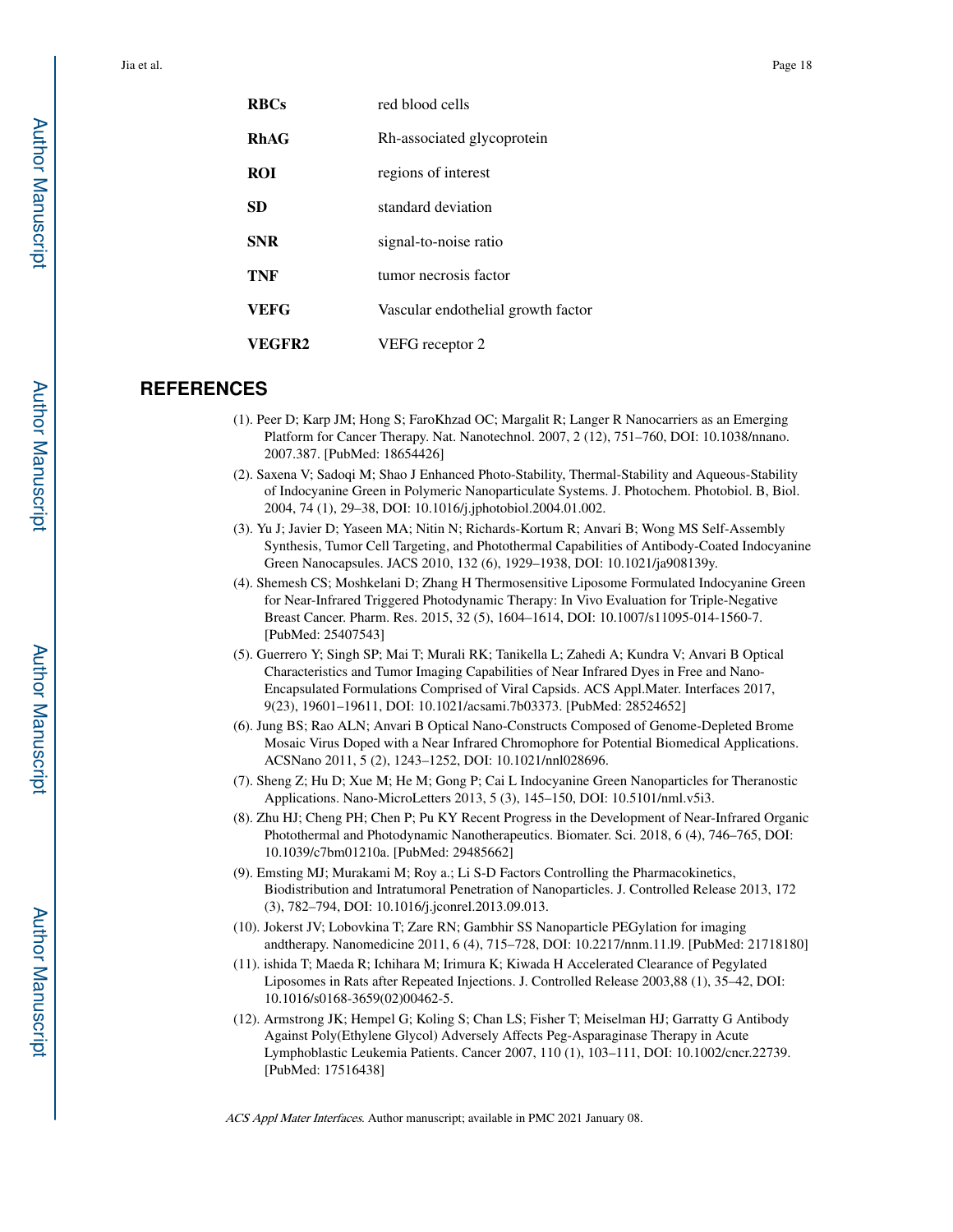- (13). Yoo J-W; Chambers E; Mitragotri S Factors that Control the Circulation Time of Nanoparticles in Blood: Challenges, Solutions and Future Prospects. Curr. Pharm. Des. 2010,16 (21), 2298–2307. [PubMed: 20618151]
- (14). Li JC; Zhen X; Lyu Y; Jiang YY; Huang JG; Pu KY Cell Membrane Coated Semiconducting Polymer Nanoparticles for Enhanced Multimodal Cancer Phototheranostics. ACS Nano 2018,12 (8), 8520–8530, DOI: 10.1021/acsnano.8b04066. [PubMed: 30071159]
- (15). Zhen X; Cheng PH; Pu KY Recent Advances in Cell Membrane-Camouflaged Nanoparticles for Cancer Phototherapy. Small 2019,15 (1), DOI: 10.1002/Smll.201804105.
- (16). Muzykantov VR Drug Delivery by Red Blood Cells: Vascular Carriers Designed by Mother Nature. Expert Opin. DrugDel. 2010, 7 (4), 403–427, DOI: 10.1517/17425241003610633.
- (17). Antonelli A; Magnani M Red Blood Cells as Carriers of Iron Oxide-Based Contrast Agents for Diagnostic Applications. J. Biomed. Nanotechnol. 2014, 10 (9), 1732–1750, DOI: 10.1166/jbn. 2014.1916. [PubMed: 25992439]
- (18). Bums JM; Vankayala R; Mac JT; Anvari B Erythrocyte-Derived Theranostic Nanoplatforms for Near Infrared Fluorescence Imaging and Photodestruction of Tumors. ACS Appl.Mater. Interfaces 2018,10 (33), 27621–27630, DOI: 10.1021/acsami.8b08005. [PubMed: 30036031]
- (19). Villa CH; Anselmo AC; Mitragotri S; Muzykantov V Red Blood Cells: Supercarriers for Drugs, Biologicals, and Nanoparticles and Inspiration for Advanced Delivery Systems. Adv. DrugDelivery Rev. 2016,106, 88–103, DOI: 10.1016/j.addr.2016.02.007.
- (20). Burns JM; Saager R; Majaron B; Jia W; Anvari B Optical Properties of Biomimetic Probes Engineered from Erythrocytes. Nanotechnology 2017,28 (3), 035101, DOI: 10.1088/1361-6528/28/3/035101. [PubMed: 27966473]
- (21). Duan XP; Li YP Physicochemical Characteristics of Nanoparticles Affect Circulation, Biodistribution, Cellular Internalization, and Trafficking. Small 2013, 9 (9–10), 1521–1532, DOI: 10.1002/smll.201201390. [PubMed: 23019091]
- (22). Hong G; Antaris AL; Dai H Near-Infrared Fluorophores for Biomedical Imaging. Nat. Biomed. Eng. 2017,1, 0010, DOI: 10.1038/s41551-016-0010.
- (23). Bahmani B; Bacon D; Anvari B Erythrocyte-Derived Photo-Theranostic Agents: Hybrid Nano-Vesicles Containing Indocyanine Green for Near Infrared Imaging and Therapeutic Applications. Sci. Rep. 2013, 3, 2180, DOI: 10.1038/Srep02180. [PubMed: 23846447]
- (24). Tang JC; Partono A; Anvari B Near-Infrared-Fluorescent Erythrocyte-Mimicking Particles: Physical and Optical Characteristics. IEEE Trans. Biomed. Eng. 2019, 66 (4), 1034–1044, DOI: 10.1109/Tbme.2018.2866368. [PubMed: 30130175]
- (25). Choi B; Kang NM; Nelson JS Laser speckle imaging for monitoring blood flow dynamics in the in vivo rodent dorsal skin fold model. Microvasc. Res. 2004, 68 (2), 143–146, DOI: 10.1016/ j.mvr.2004.04.003. [PubMed: 15313124]
- (26). Mohandas N; Gallagher PG Red Cell Membrane: Past, Present, and Future. Blood 2008, 112 (10), 3939–3948, DOI: 10.1182/blood-2008-07-161166. [PubMed: 18988878]
- (27). Daleke DL Regulation of Phospholipid Asymmetry in the Erythrocyte Membrane. Curr. Opin. Hematol. 2008,15 (3), 191–5, DOI: 10.1097/MOH.0b013e3282f97af7. [PubMed: 18391783]
- (28). Arashiki N; Takakuwa Y; Mohandas N; Hale J; Yoshida K; Ogura H; Utsugisawa T; Ohga S; Miyano S; Ogawa S; Kojima S; Kanno H ATP11C is a Major Flippase in Human Erythrocytes and Its Defect Causes Congenital Hemolytic Anemia. Haematologica 2016,101 (5), 559–565, DOI: 10.3324/haematol.2016.142273. [PubMed: 26944472]
- (29). Zwaal RF; Comfurius P; Bevers EM Surface Exposure of Phosphatidylserine in Pathological Cells. Cell.Mol. Life Sci. 2005, 62 (9), 971–88, DOI: 10.1007/s00018-005-4527-3. [PubMed: 15761668]
- (30). Fadok VA; Bratton DL; Rose DM; Pearson A; Ezekewitz RAB; Henson PM A Receptor for Phosphatidylserine-Specific Clearance of Apoptotic Cells. Nature 2000, 405, 85, DOI: 10.1038/35011084. [PubMed: 10811223]
- (31). Devitt A; Moffatt OD; Raykundalia C; Capra JD; Simmons DL; Gregory CD Human Cd14 Mediates Recognition and Phagocytosis of Apoptotic Cells. Nature 1998, 392, 505, DOI: 10.1038/33169. [PubMed: 9548256]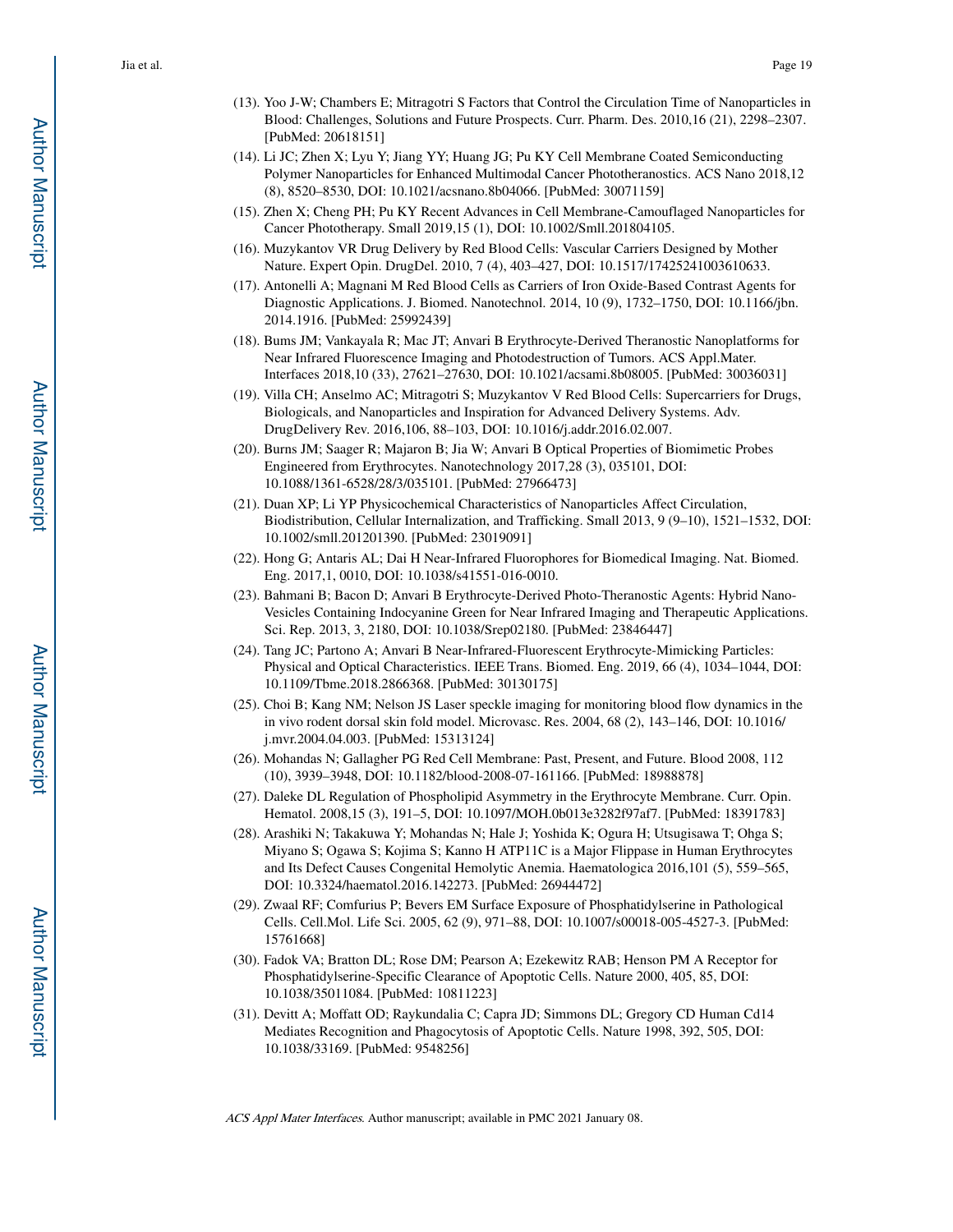- (32). Arashiki N; Takakuwa Y Maintenance and Regulation of Asymmetric Phospholipid Distribution in Human Erythrocyte Membranes: Implications for Erythrocyte Functions. Curr. Opin. Hematol. 2017,24(3), 167–172, DOI: 10.1097/moh.0000000000000326. [PubMed: 28118222]
- (33). Boas FE; Forman L; Beutler E Phosphatidylserine Exposure and Red Cell Viability in Red Cell Aging and in Hemolytic Anemia. Proc. Natl. Acad. Sci. U.S.A. 1998, 95 (6), 3077–3081, DOI: 10.1073/pnas.95.6.3077. [PubMed: 9501218]
- (34). Schrier SL; Zachowski A; Hervé P; Kader J-C; Devaux PF Transmembrane Redistribution of Phospholipids of the Human Red Cell Membrane During Hypotonic Hemolysis. Biochim. Biophys. ActaBiomembr. 1992,7705(1), 170–176, DOI: 10.1016/0005-2736(92)90176-M.
- (35). Pivkin IV; Peng Z; Kamiadakis GE; Buffet PA; Dao M; Suresh S Biomechanics of Red Blood Cells in Human Spleen and Consequences for Physiology and Disease. Proc. Natl. Acad. Sci. U.S.A. 2016,113 (28), 7804–7809, DOI: 10.1073/pnas.l606751113. [PubMed: 27354532]
- (36). Coker SA; Szczepiorkowski ZM; Siegel AH; Ferrari A; Mambrini G; Anand R; Hartman RD; Benatti L; Dumont LJ A Study of the Pharmacokinetic Properties and the In Vivo Kinetics of Erythrocytes Loaded With Dexamethasone Sodium Phosphate in Healthy Volunteers. Transfusion Medicine Reviews 2018, 32 (2), 102–110, DOI: 10.1016/j.tmry.2017.09.001. [PubMed: 29031409]
- (37). Vankayala R; Mac J; Burns JM; Dunn E; Carroll S; Bahena EM; Patel DK; Griffey S; Anvari B Biodistribution and Toxicological Evaluation of Micron- and Nano-Sized Erythrocyte-Derived Optical Particles in Healthy Swiss Webster Mice. Biomater. Sci. 2019, 7, 2123–2133, DOI: 10.1039/C8BM01448E. [PubMed: 30869663]
- (38). Wisse E; Braet F; Luo D; De Zanger R; Jans D; Crabbe E; Vermoesen A Structure and Function of Sinusoidal Lining Cells in the Liver. Toxicol. Pathol. 1996, 24 (1), 100–11, DOI: 10.1177/019262339602400114. [PubMed: 8839287]
- (39). Hanayama R; Tanaka M; Miwa K; Nagata S Expression of Developmental Endothelial Locus-1 in a Subset of Macrophages for Engulfment of Apoptotic Cells. J. Immunol. 2004, 172 (6), 3876– 3882, DOI: DOI 10.4049/jimmunol.l72.6.3876. [PubMed: 15004195]
- (40). Hanayama R; Tanaka M; Miwa K; Shinohara A; Iwamatsu A; Nagata S Identification of a Factor That Links Apoptotic Cells to Phagocytes. Nature 2002, 417 (6885), 182–187, DOI: Doi 10.1038/417182a. [PubMed: 12000961]
- (41). Andersen MH; Berglund L; Rasmussen JT; Petersen TE Bovine PAS-6/7 Binds Alpha(V)Beta(5) Integrin and Anionic Phospholipids Through Two Domains. Biochemistry 1997, 36 (18), 5441– 5446, DOI: Doi 10.1021/Bi963119m. [PubMed: 9154926]
- (42). Otzen DE; Blans K; Wang HB; Gilbert GE; Rasmussen JT Lactadherin Binds to Phosphatidylserine-Containing Vesicles in a Two-Step Mechanism Sensitive to Vesicle Size and Composition. Biochimica Et Biophysica Acta-Biomembranes 2012, 1818 (4), 1019–1027, DOI: 10.1016/j.bbamem.2011.08.032.
- (43). Lee T-R; Choi M; Kopacz a. M.; Yun S-H; Liu WK; Decuzzi P On the Near-Wall Accumulation of Injectable Particles in the Microcirculation: Smaller is not Better. Sci. Rep. 2013, 3, 2079, DOI: 10.1038/srep02079. [PubMed: 23801070]
- (44). Fish MB; Fromen CA; Lopez-Cazares G; Golinski AW; Scott TF; Adili R; Holinstat M; Eniola-Adefeso O Exploring Deformable Particles in Vascular-Targeted Drug Delivery: Softer is Only Sometimes Better. Biomaterials 2017, 124, 169–179, DOI: 10.1016/j.biomaterials.2017.02.002. [PubMed: 28209527]
- (45). Fadok VA; Bratton DL; Rose DM; Pearson A; Ezekewitz RA; Henson PM A receptor for Phosphatidylserine-Specific Clearance of Apoptotic Cells. Nature 2000, 405 (6782), 85–90, DOI: 10.1038/35011084. [PubMed: 10811223]
- (46). Setty BNY; Betal SG Microvascular Endothelial Cells Express a Phosphatidylserine Receptor: a Functionally Active Receptor for Phosphatidylserine-Positive Erythrocytes. Blood 2008, 111 (2), 905–914, DOI: 10.1182/blood-2007-07-099465. [PubMed: 17911385]
- (47). Manodori AB; Barabino GA; Lubin BH; Kuypers FA Adherence of Phosphatidylserine-Exposing Erythrocytes to Endothelial Matrix Thrombospondin. Blood 2000, 95 (4), 1293–1300. [PubMed: 10666202]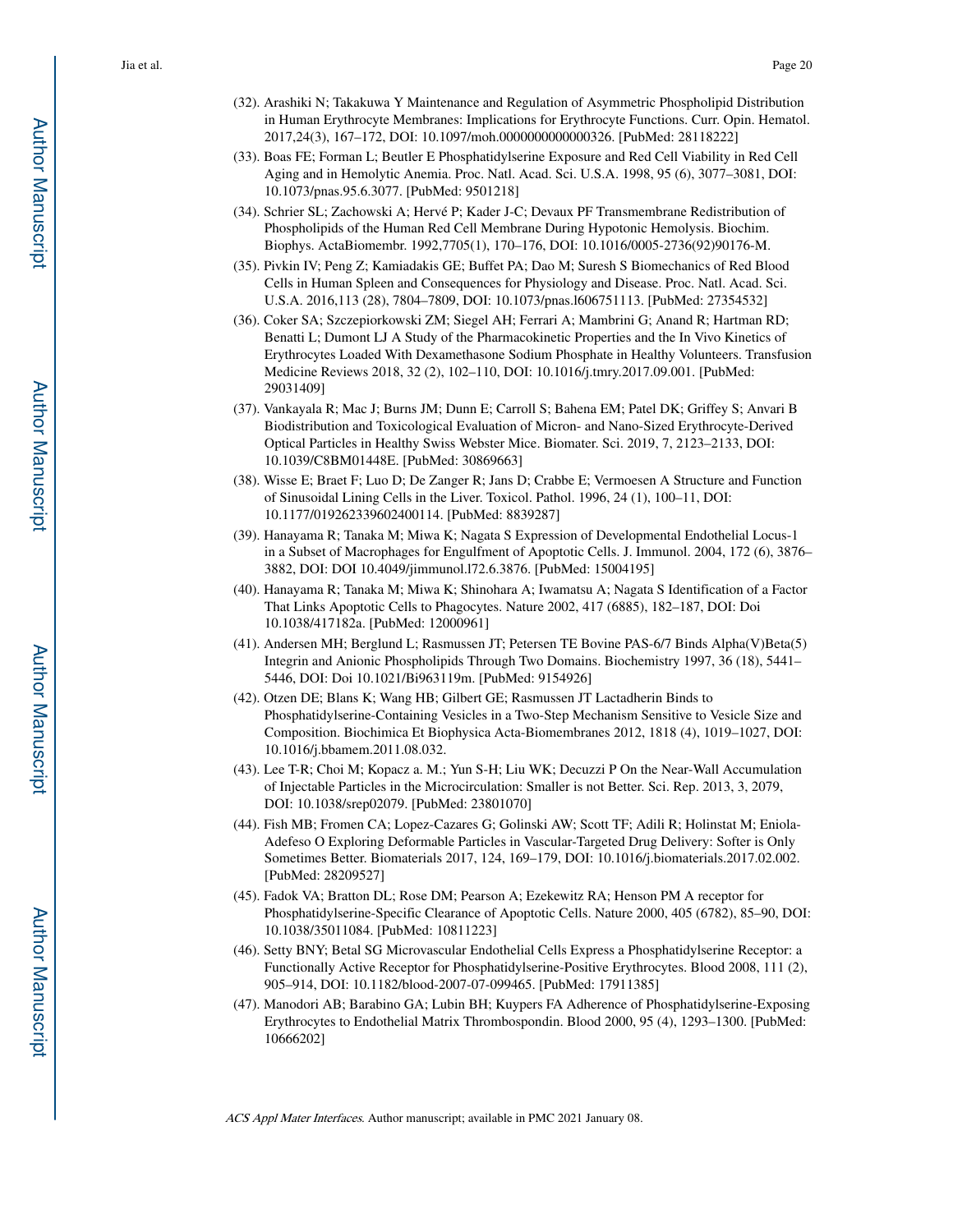- (48). Borst O; Abed M; Alesutan I; Towhid ST; Qadri SM; Foller M; Gawaz M; Lang F Dynamic Adhesion of Eryptotic Erythrocytes to Endothelial Cells via CXCL16/SR-PSOX. Am. J. Physiol., Cell Physiol. 2012, 302 (4), C644–51, DOI: 10.1152/ajpcell.00340.2011. [PubMed: 22173866]
- (49). Wautier MP; Heron E; Picot J; Colin Y; Hermine O; Wautier JL Red Blood Cell Phosphatidylserine Exposure is Responsible for Increased Erythrocyte Adhesion to Endothelium in Central Retinal Vein Occlusion. J. Thromb. Haemost. 2011, 9 (5), 1049–1055, DOI: 10.1111/j. 1538-7836.2011.04251.x. [PubMed: 21362128]
- (50). Fens MHAM; van Wijk R; Andringa G; van Rooijen KL; Dijstelbloem HM; Rasmussen JT; de Vooght KMK; Schiffelers RM; Gaillard CAJM; van Solinge WW A role for Activated Endothelial Cells in Red Blood Cell Clearance: Implications for Vasopathology. Haematol. Hematol. J. 2012, 97 (4), 500–508, DOI: 10.3324/haematol.2011.048694.
- (51). Sumpio BE; Riley JT; Dardik A Cells in Focus: Endothelial Cell. Int. J. Biochem. Cell Biol. 2002, 34 (12), 1508–1512, DOI: 10.1016/S1357-2725(02)00075-4. [PubMed: 12379270]
- (52). Weis SM; Cheresh DA Pathophysiological Consequences of Vegf-Induced Vascular Permeability. Nature 2005, 437 (7058), 497–504, DOI: 10.1038/nature03987. [PubMed: 16177780]
- (53). Roberts WG; Palade GE Increased Microvascular Permeability and Endothelial Fenestration Induced by Vascular Endothelial Growth-Factor. J. Cell Sci. 1995,108, 2369–2379. [PubMed: 7673356]
- (54). Ferrara N; Gerber HP; LeCouter J The Biology of VEGF and its Receptors. Nat. Med. 2003, 9 (6), 669–676, DOI: Doi 10.1038/Nm0603-669. [PubMed: 12778165]
- (55). Dejana E Endothelial Cell-Cell Junctions: Happy Together. Nat. Rev. Mol. Cell Biol. 2004, 5 (4), 261–270, DOI: 10.1038/nrml357. [PubMed: 15071551]
- (56). Long YM; Zhao XC; Clermont AC; Zhou QF; Liu Q; Feener EP; Yan B; Jiang GB Negatively Charged Silver Nanoparticles Cause Retinal Vascular Permeability by Activating Plasma Contact System and Disrupting Adherens Junction. Nanotoxicology 2016,10 (4), 501–511, DOI: 10.3109/17435390.2015.1088589. [PubMed: 26399585]
- (57). Setyawati MI; Tay CY; Chia SL; Goh SL; Fang W; Neo MJ; Chong HC; Tan SM; Loo SCJ; Ng KW; Xie JP; Ong CN; Tan NS; Leong DT Titanium Dioxide Nanomaterials Cause Endothelial Cell Leakiness by Disrupting the Homophilic Interaction of Ve-Cadherin. Nat. Commun. 2013, 4, 1673,DOI: 10.1038/Ncomms2655. [PubMed: 23575677]
- (58). Reid M; Takakuwa Y; Conboy J; Tchernia G; Mohandas N Glycophorin C Content of Human Erythrocyte Membrane is Regulated by Protein 4.1. Blood 1990, 75 (11), 2229–2234. [PubMed: 2346783]
- (59). Nicolas V; Le Van Kim C; Gane P; Birkenmeier C; Cartron J-P; Colin Y; Mouro-Chanteloup I Rh-RhAG/Ankyrin-R, a New Interaction Site between the Membrane Bilayer and the Red Cell Skeleton, is Impaired by Rhnull-associated Mutation. J. Biol. Chem. 2003, 278 (28), 25526– 25533, DOI: 10.1074/jbc.M302816200.
- (60). Manno S; Takakuwa Y; Mohandas N Identification of a Functional Role for Lipid Asymmetry in Biological Membranes: Phosphatidylserine-Skeletal Protein Interactions Modulate Membrane Stability. Proc. Natl. Acad. Sci. U.S.A. 2002, 99 (4), 1943–1948, DOI: 10.1073/pnas.042688399. [PubMed: 11830646]
- (61). Johnson CP; Tang H-Y; Carag C; Speicher DW; Discher DE Forced Unfolding of Proteins Within Cells. Science 2007, 317 (5838), 663–666, DOI: 10.1126/science.1139857. [PubMed: 17673662]
- (62). Safeukui I; Buffet PA; Perrot S; Sauvanet A; Aussilhou B; Dokmak S; Couvelard A ; Hatem DC; Mohandas N; David PH; Mercereau-Puijalon O; Milon G Surface Area Loss and Increased Sphericity Account for the Splenic Entrapment of Subpopulations of Plasmodium falciparum Ring-Infected Erythrocytes. PLoS One 2013, 8 (3), e60150, DOI: 10.1371/joumal.pone.0060150.
- (63). Lu T; Mac JT; Tweini R; Tran K; Vankayala R; Anvari B Mechanical Characterization of Erythrocyte-Derived Optical Microparticles by Quantitative Phase Imaging and Optical Tweezers, SPIE: 2019; Vol. 10887, Quantitative Phase Imaging V, Proc. SPIE,.
- (64). Cokelet GR; Meiselman HJ Rheological Comparison of Hemoglobin Solutions and Erythrocyte Suspensions. Science 1968,162 (3850), 275–277, DOI: 10.1126/science.162.3850.275. [PubMed: 5675469]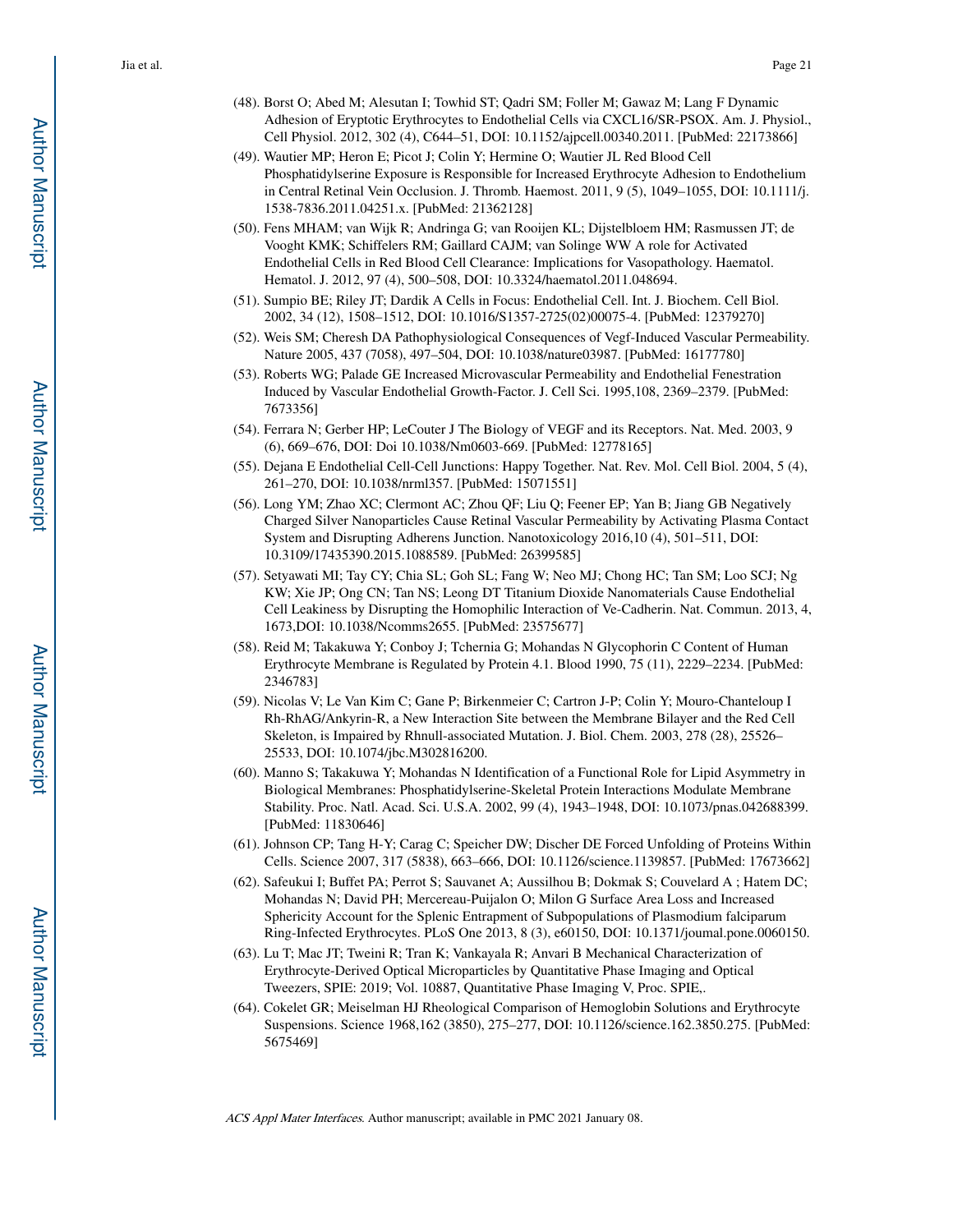- (65). Mohandas N; Chasis JA Red Blood Cell Deformability, Membrane Material Properties and Shape: Regulation by Transmembrane, Skeletal and Cytosolic Proteins and Lipids. Semin. Hematol. 1993,30(3), 171–192. [PubMed: 8211222]
- (66). Baumler H; Neu B; Donath E; Kiesewetter H Basic Phenomena of Red Blood Cell Rouleaux Formation. Biorheology 1999, 36 (5–6), 439–42. [PubMed: 10818642]
- (67). Weisel JW; Litvinov RI Red Blood Cells: the Forgotten Player in Hemostasis and Thrombosis. J. Thromb. Haemost. 2019,17 (2), 271–282, DOI: doi:10.1111/jth.14360. [PubMed: 30618125]
- (68). Baumler H; Neu B; Mitlohner R; Georgieva R; Meiselman HJ; Kiesewetter H Electrophoretic and Aggregation Behavior of Bovine, Horse and Human Red Blood Cells in Plasma and in Polymer Solutions. Biorheology 2001, 38 (1), 39–51. [PubMed: 11381164]
- (69). Jacques SL Optical Properties of Biological Tissues: a Review. Phys. Med. Biol. 2013, 58 (11), R37–R61, DOI: 10.1088/0031-9155/58/11/r37. [PubMed: 23666068]
- (70). Burns JM; Jia W; Nelson JS; Majaron B; Anvari B Photothermal Treatment of Port-Wine Stains Using Erythrocyte-Derived Particles Doped with Indocyanine Green: a Theoretical Study. J.Biomed. Opt. 2018,23(12), 121616, DOI: 10.1117/1.Jbo.23.12.121616.
- (71). Moy AJ; White SM; Indrawan ES; Lotfi J; Nudelman MJ; Costantini SJ; Agarwal N; Jia W; Kelly KM; Sorg BS; Choi B Wide-Field Functional Imaging of Blood Flow and Hemoglobin Oxygen Saturation in the Rodent Dorsal Window Chamber. Microvasc. Res. 2011,82 (3), 199– 209. [PubMed: 21787792]
- (72). Menger MD; Laschke MW; Vollmar B Viewing the Microcirculation Through the Window: Some Twenty Years Experience with the Hamster Dorsal Skinfold Chamber. Eur. Surg. Res. 2002, 34 (1–2), 83–91. [PubMed: 11867907]
- (73). Choi B; Jia W; Channual J; Kelly KM; Lotfi J The Importance of Long-Term Monitoring to Evaluate the Microvascular Response to Light-Based Therapies. J. Invest. Dermatol. 2008,128 (2), 485–488. [PubMed: 17657245]
- (74). Sato Y; Nakajima S; Shiraga N; Atsumi H; Yoshida S; Koller T; Gerig G; Kikinis R Three-Dimensional Multi-Scale Line Filter for Segmentation and Visualization of Curvilinear Structures in Medical Images. Medlmage Anal 1998, 2 (2), 143–68.
- (75). Dunn AK; Bolay T; Moskowitz MA; Boas DA Dynamic Imaging of Cerebral Blood Flow Using Laser Speckle. J. Cereb. Blood Flow Metab. 2001, 21 (3), 195–201, DOI: Doi 10.1097/00004647-200103000-00002. [PubMed: 11295873]
- (76). Ramirez-San-Juan JC; Ramos-Garcia R; Guizar-Iturbide I; Martinez-Niconoff G; Choi B Impact of Velocity Distribution Assumption on Simplified Laser Speckle Imaging Equation. Opt. Express 2008, 16(5), 3197–3203, DOI: Doi 10.1364/0e.16.003197. [PubMed: 18542407]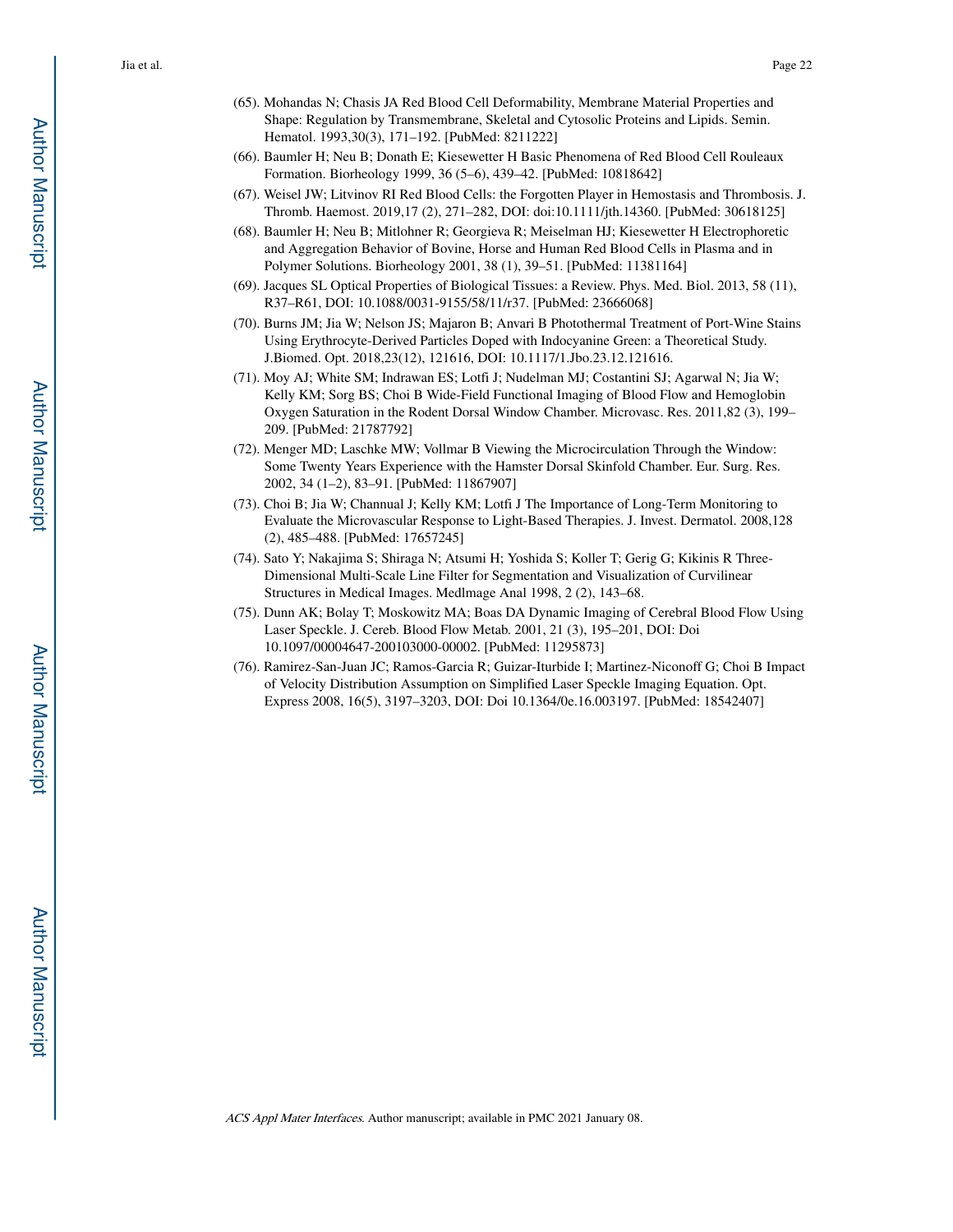

#### **Figure 1.**

Characterization of NETs. (a) Absorption and (b) fluorescence emission intensity divided by the quantity of the absorbed light (see Equation 1) for μNETs, nNETs and 18 μM free ICG in 310 mOsm PBS and in response to 785±2.5 nm excitation, (c) Hydrodynamic diameter distribution of nNETs suspended in 310 mOsm PBS as estimated by dynamic light scattering (DLS). The mean and standard deviation of the measurements  $(n = 4)$  are represented as circles and error bars, respectively. The estimated mean value of the peak diameter as determined from the lognormal fits (solid curves) is ~ 93 nm. (d) Fluorescence image of μNETs obtained by confocal microscopy. NIR emission is falsely colored in red. Scale bar corresponds to 5 μm. NETs were fabricated from bovine erythrocytes.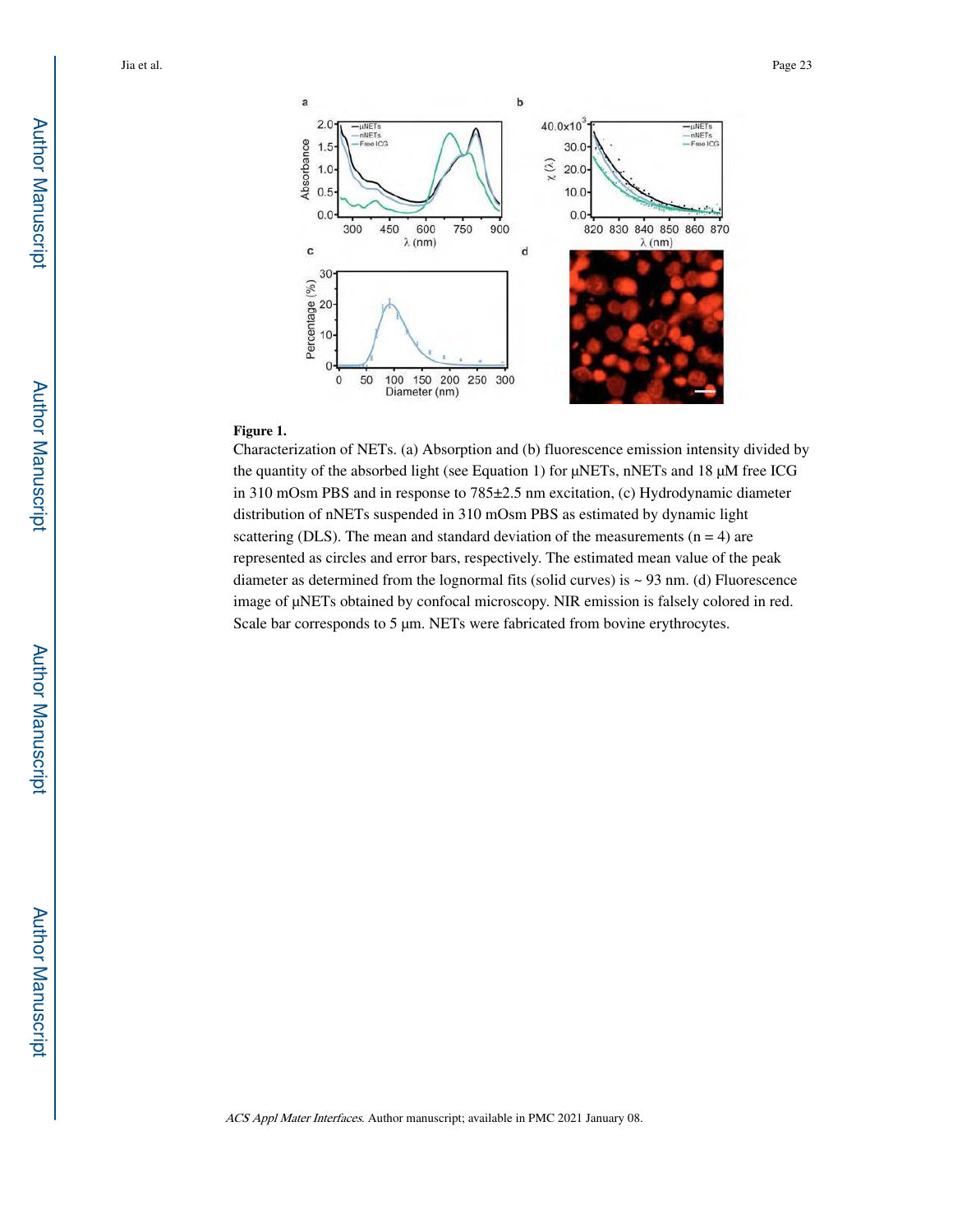

#### **Figure 2.**

Intravital imaging of mouse skin microvasculature in window chamber. (a) Representative bright-field image and (b) its corresponding NIR fluorescent image at 6 minutes post μNETs administration. (c) Montage demonstrating the dynamic changes in fluorescence intensity in the vasculature over the 60 minutes imaging period after μNETs administration. White bars in Panels a, b and c represent 1 mm. White bar on the 60 mins panel applies to all images shown in Panel C. NIR images are falsely-colored. NETs were fabricated from bovine erythrocytes.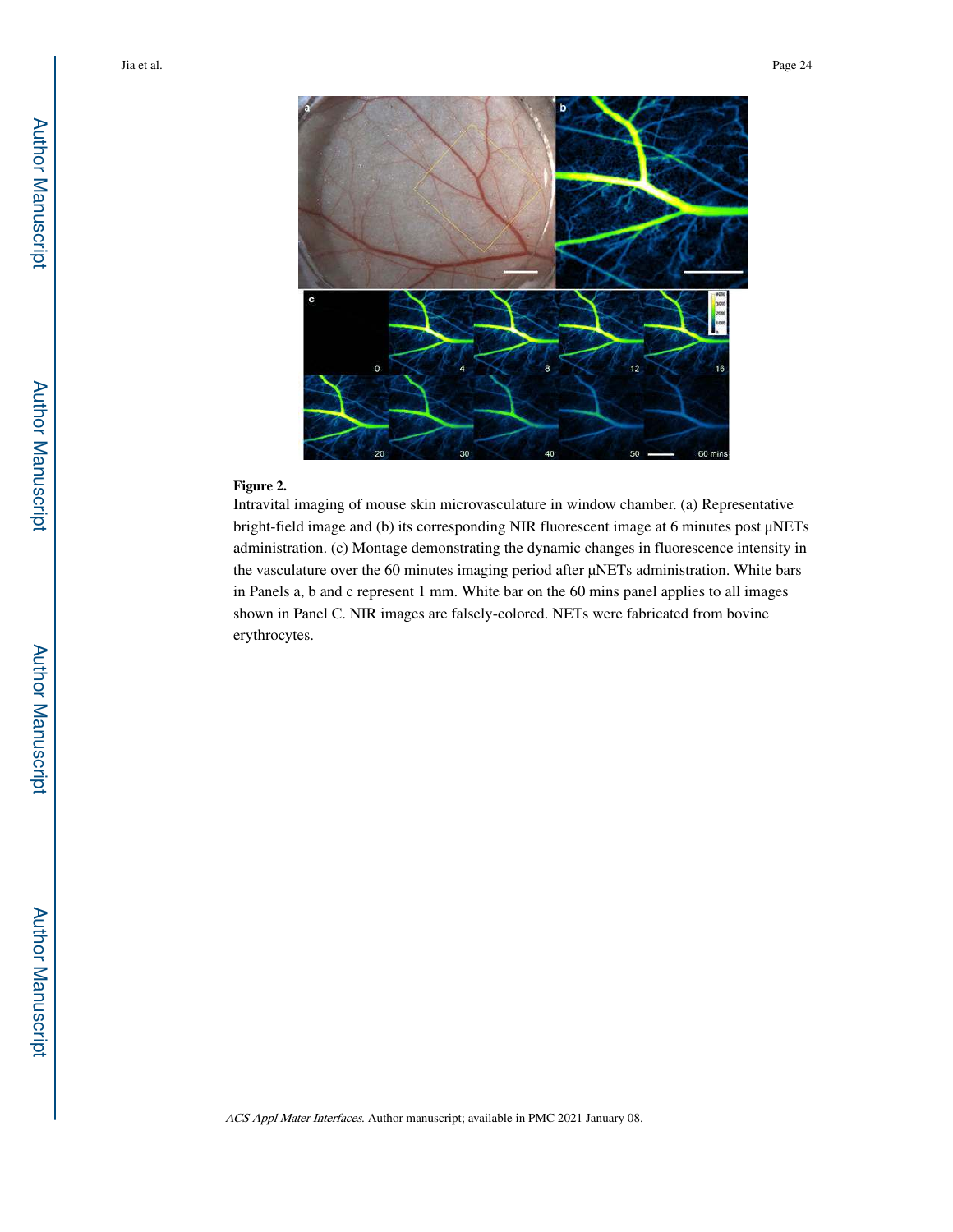

#### **Figure 3.**

Intravital NIR fluorescent images of mouse skin microvasculature in the window chamber after single injection of NETs, or free ICG. (a-c) μNETs, (d-f) nNETs, and (g-i) free ICG. Note that the scales in Panels a, d, g are different from each other. Panels a, d, and g correspond to the time at which the highest mean emission from blood vessels were observed for μNETs, nNETs, and free ICG, respectively. White bar shown on panel i represents 1 mm, and applies to all images. NIR images are falsely-colored. NETs were fabricated from bovine erythrocytes.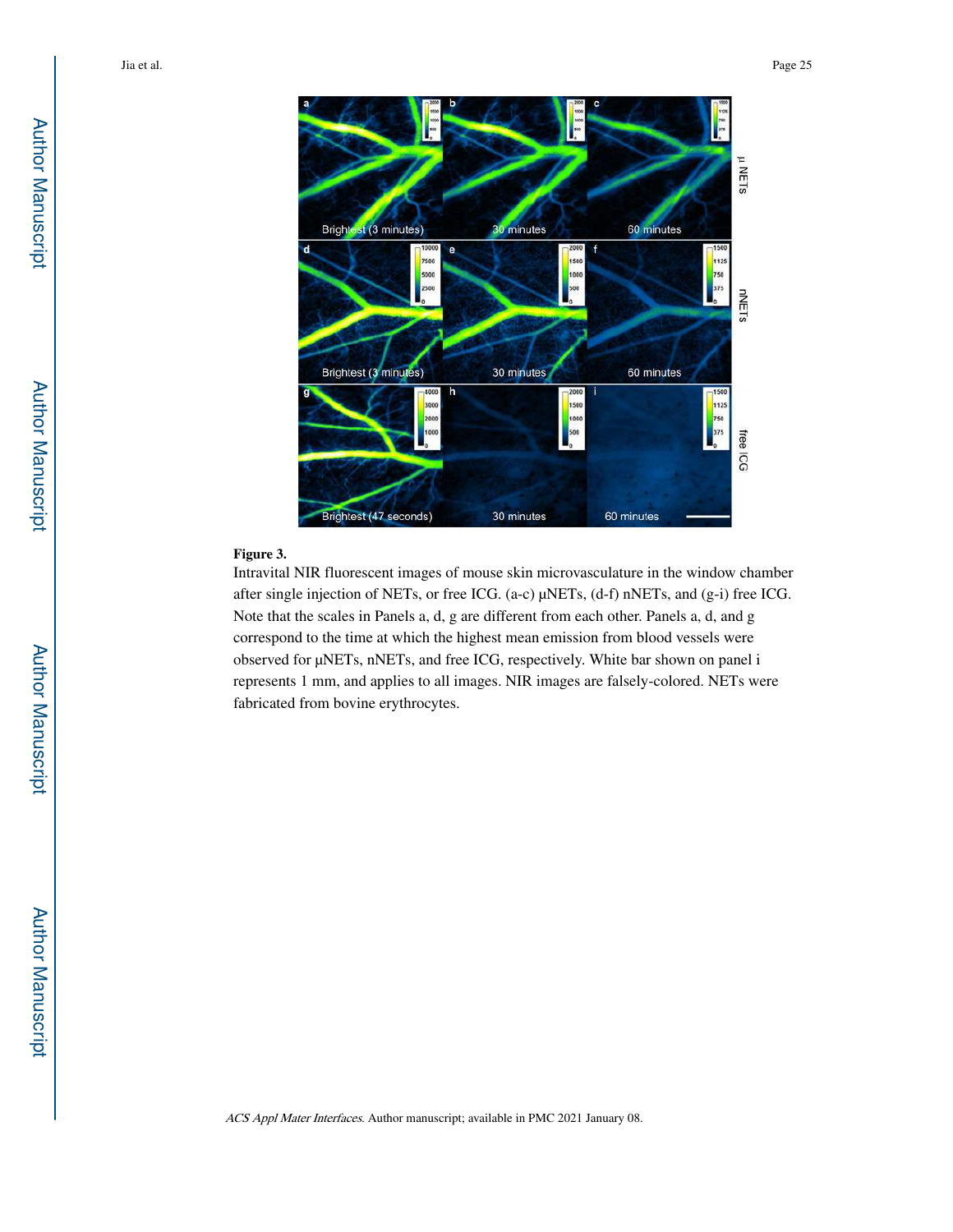

#### **Figure 4.**

Quantiative fluorescence dynamics in response to a single injection of NETs or free ICG. Temporal characteristics of (a) normalized fluorescence intensity and (b) SNR (see Equation 2) in the blood vessels after single injection of NETs or free ICG. Each trace is the average of three experiments. Error bars represent the standard deviations from the mean values. NETs were fabricated from bovine erythrocytes.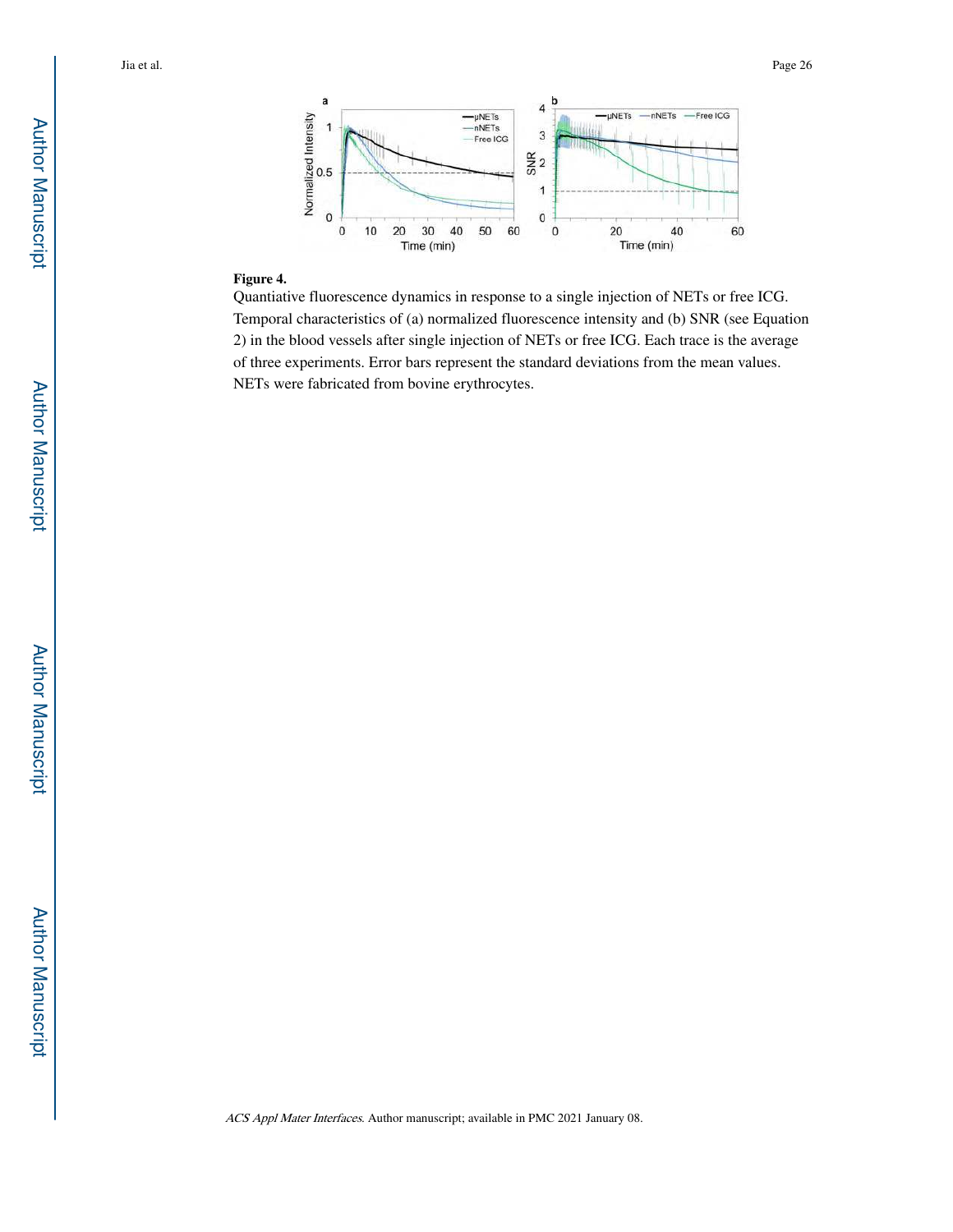

#### **Figure 5.**

Intravital NIR fluorescent images of mouse skin microvasculature in the window chamber in response to second injection of μNETs (7 days after first injection), (a-d) Fluorescent images acquired at 3, 13, 30, and 60 minutes for one mouse. (e-f) Fluorescent images at 12 and 10 minutes post-injection, respectively, for a second and third mouse. In Panels (b), (e) and (f), bright spots are visible in the regions around the tips of the capillaries (white arrows). In Panels (c) and (d), there are large and bright particles on the vessel wall. White bar represents 1 mm and applies to all panels. NIR images are falsely-colored. NETs were fabricated from bovine erythrocytes.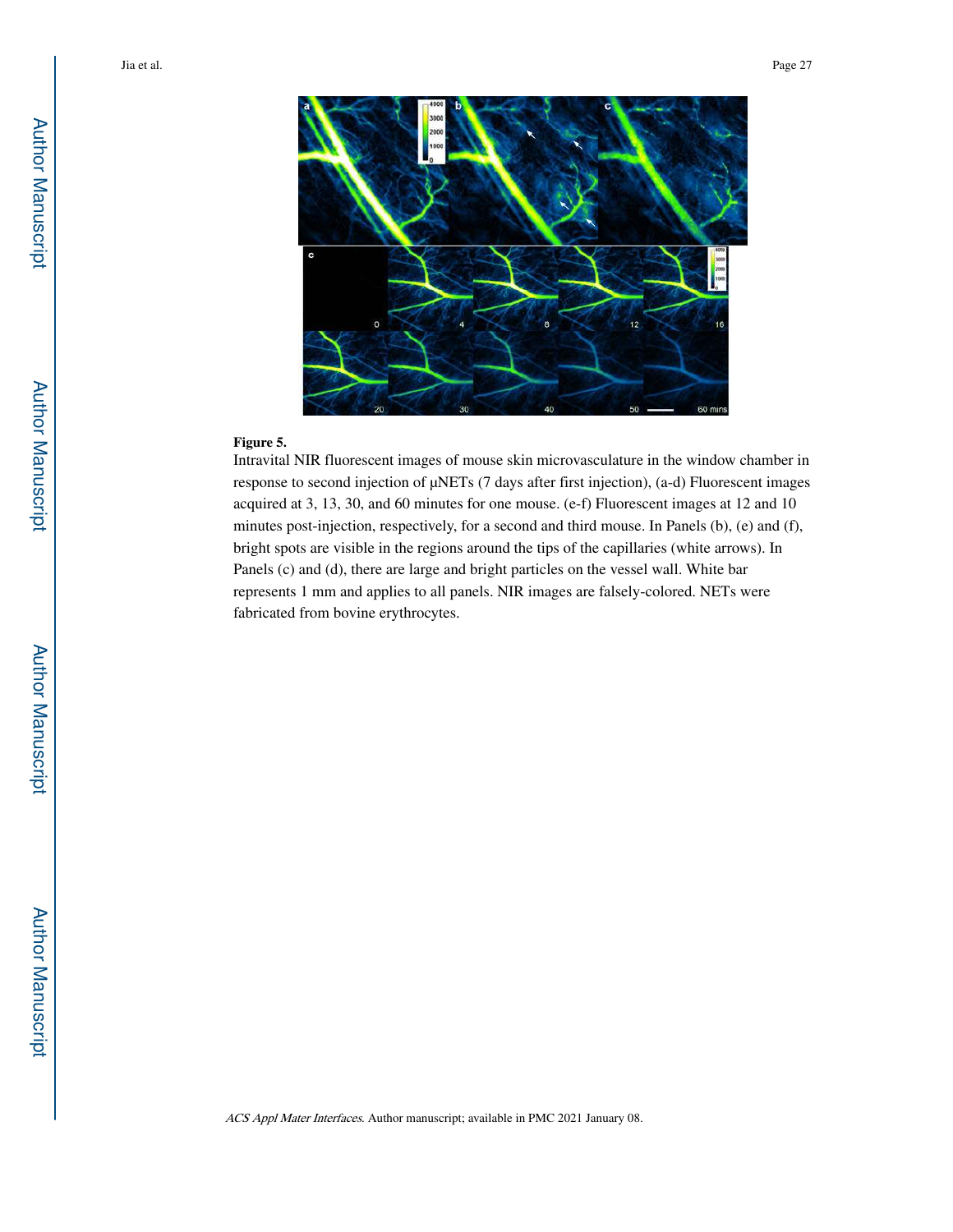

#### **Figure 6.**

Quantiative fluorescence dynamics in response to the second injection of μNETs (designated as μNETs-7) seven days after the first injection. Temporal characteristics of (a) normalized fluorescence intensity and (b) SNR (see Equation 2) in the blood vessels after the second injection of μNETs. Each trace is an average of four experiments. Error bars represent the standard deviations from the mean values. NETs were fabricated from bovine erythrocytes.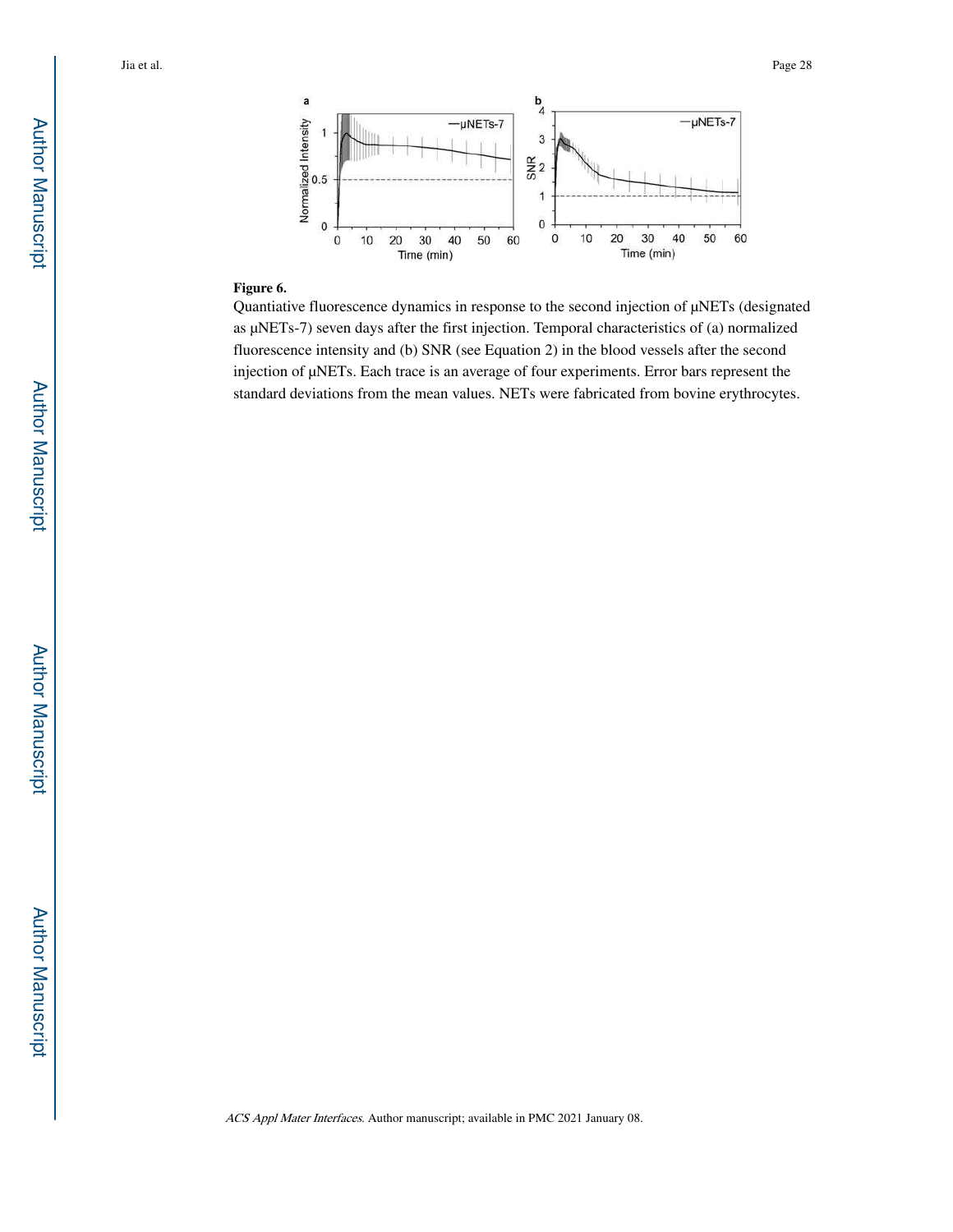

#### **Figure 7.**

Intravital NIR fluorescent images of the microvasculature in the window chamber and quantiative fluorescence dynamics in response to second injection of nNETs (designated as nNETs-7). (a-c) Fluorescent images at one minute (time of maximum emission intensity), 30 and 60 minutes after second injection. Note that background tissue fluorescence intensity at 30 and 60 minutes after injection is quite high (Panels b, c). White bar in panel c represents 1 mm, and applies to all images. NIR images are falsely-colored. Temporal characteristics of (d) normalized fluorescence intensity and (e) SNR (see Equation 2) in the blood vessels after the second injection of nNETs. Each trace is the average of three experiments. Error bars represent the standard deviations from the mean values. NETs were fabricated from bovine erythrocytes.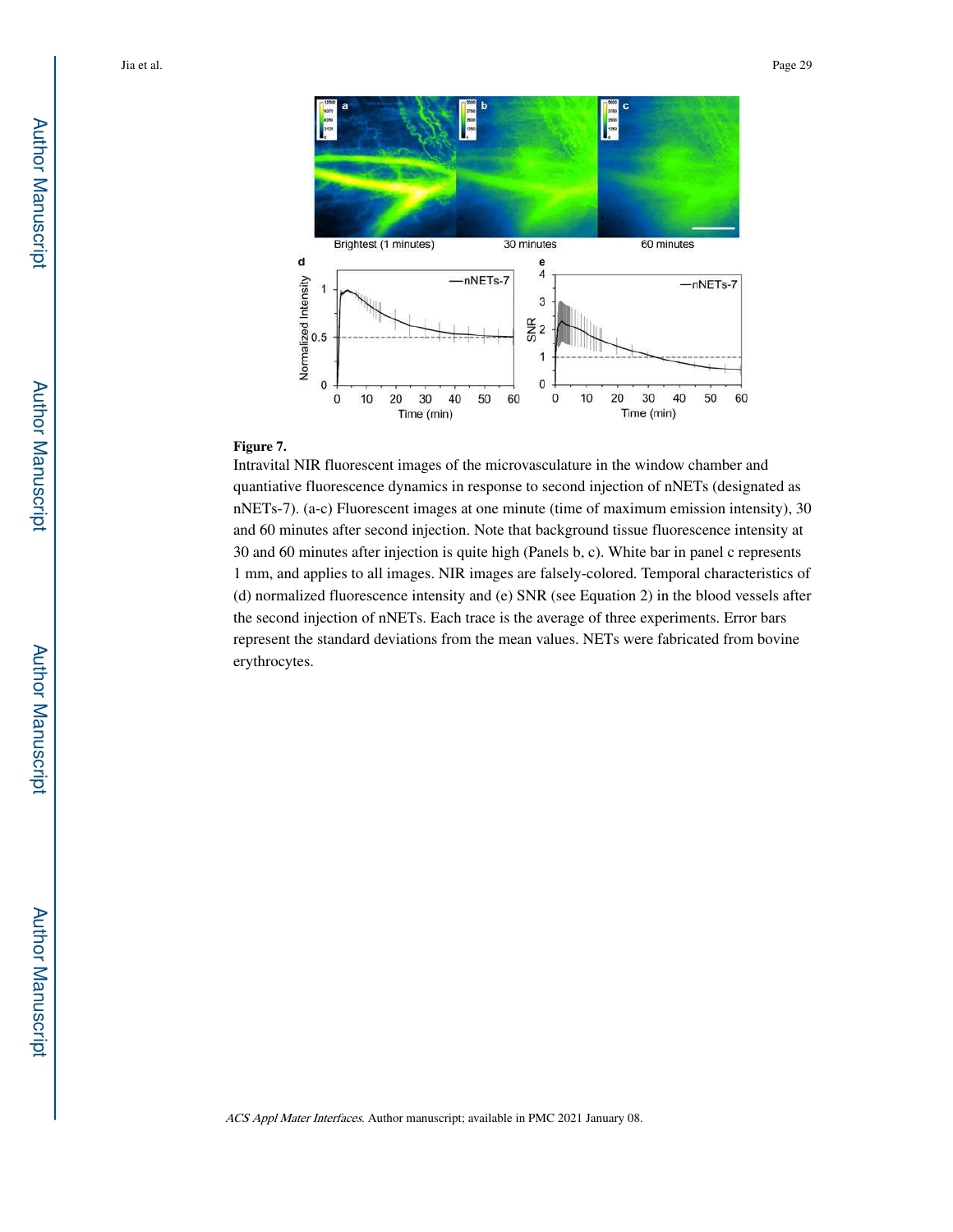

#### **Figure 8.**

Blood flow maps of skin microvasculature within the window chamber obtained by laser speckle contrast (LSC) imaging, (a-c) Before, and (d-f) ~5 minutes after 755 nm laser irradiation at various fluences without (d) or with (e, f) administration of μNETS. Laser pulse duration and spot size were 3 ms, and 10 mm, respectively. White bar represents 1 mm and applies to all images. Images are falsely-colored. NETs were fabricated from bovine erythrocytes.